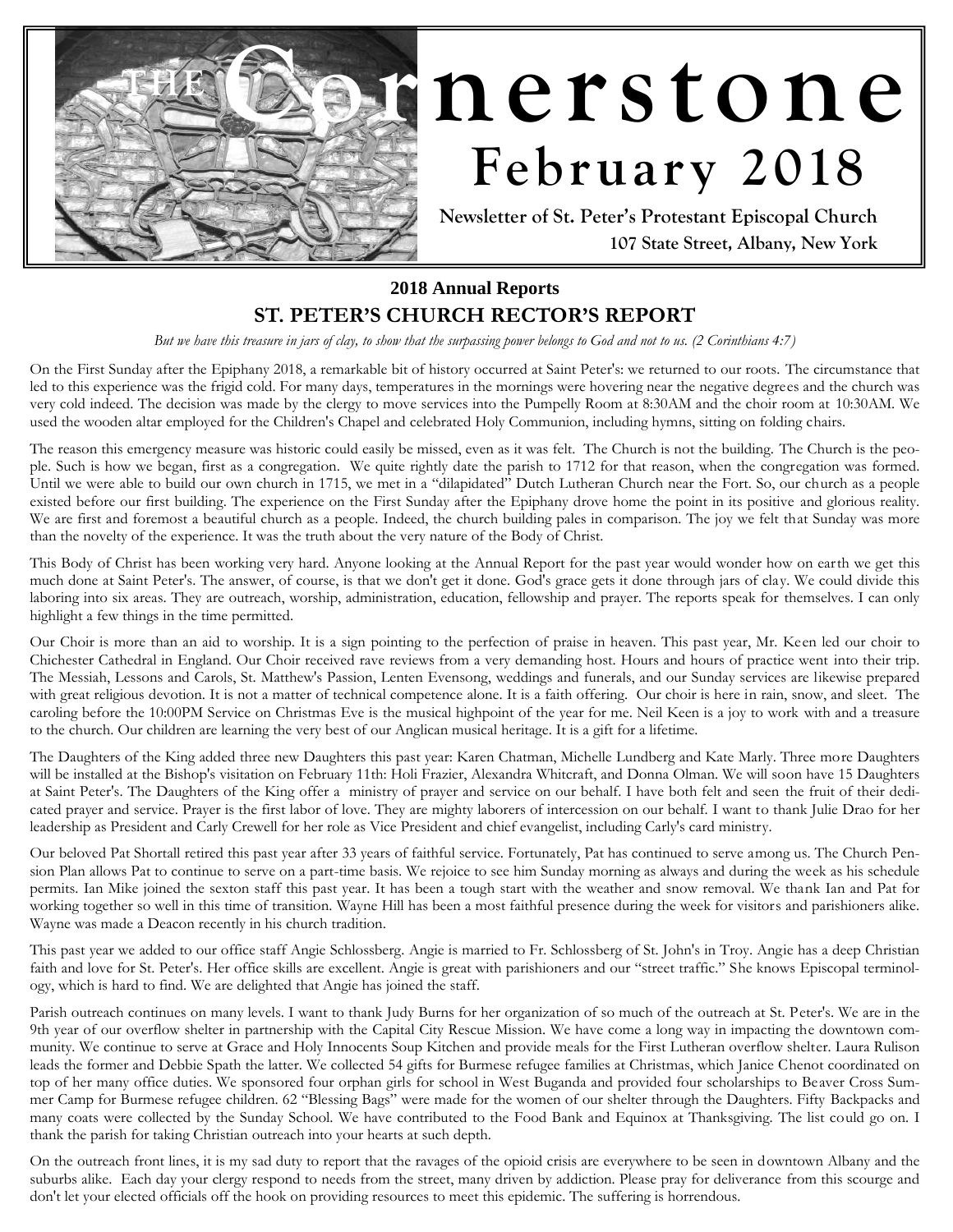The face of St. Peter's to the downtown community has been one of compassion and engagement at ever-increasing levels. There is some amount of over-extending of our members in certain areas. Everything that we are doing is worthwhile. It is hard to scale back. We have a high level of participation. However, we do need to recruit a few more souls to make it all work more smoothly. If some of you feel tired, you have every right to feel so. We pray for more hands. "Come Labor On" is the hymn these days.

Janice Chenot has given tirelessly of her time in the service of the parish. Janice is an office volunteer and without her contribution we would require more paid staff. Janice's heart is big and her love for this parish cannot be overstated. We are blessed that she has undertaken not only substantial office and bookkeeping duties, but numerous parish fellowship events. In particular, the Shrove Tuesday Pancake Supper and Pre-Thanksgiving Thanksgiving Dinner could not happen without her. We are grateful.

Bishop Love will be coming to St. Peter's this year on February 11th. We have prepared two of our young people to be presented for Confirmation, Sydney Hardy and Molly Russom. They have been excellent and diligent students. It is in preparing our young people for the mature affirmation of their faith that the fruit of St. Peter's Christian formation is particularly evident. In Sydney's case, the service she has done in the Sunday School reveals itself in the depth of her personal responsibility and commitment to others. She is brave in her Christian faith among her peers. For Molly the very same has occurred through the life of the Choir. In both cases, parental dedication to the life of the parish has been central. Thank you all for your dedication to the faith formation of your children. In 2107, we were blessed to have seven members Confirmed at the Cathedral. Our 2017 class had both adults and teens: Matthew Clark, Caitlyn Connors, Holi Frazier, Hannah Grill, Mae Healy, Mckenzie Murphy, and George Saide. Confirmation has proved an especially important Sacrament for formation at St. Peter's.

Our Sunday School, led by Laura Rulison, provides excellent Christian Education and nursery care. The face of Christ is truly seen by our children in Sharon Vardabash, Kelly Welch, Vicky Pautler and Ashley Spath. Our children learn not only the teachings of Jesus, but the importance of serving in His Name. The fifty backpacks, the coats collected and even the pumpkin bread made reveal that serving the Lord knows no age. Children's Chapel continues to be life-giving to the parish as a whole. The children attend a simple private Eucharist and process from the church to the Pumpelly Room with the vessels, cross, torch, and Bible. It is a powerful moment for us each month as they process in the strength of their own faith.

Altar Guild has labored tirelessly this year with 150 Services. The clergy depend on their work to be ready for worship. Altar Guild means coming in early and staying late. It means being present when many would prefer to rush home, especially at Christmas and Easter. The 4th Sunday of Advent and Christmas Eve falling on a Sunday this year made for a demanding Altar Guild presence. Altar Guild involves polishing, changing frontals on the Altar and washing linens. I want to thank Cathy Schunk for her leadership and also every hand at work: Barbara Adams, John Cerniglia, John Davis, Adele Everett, Pam Gerfin, Laura Grill, Catherine Gabriels, Donna Hershey, Barbara Kelly, Ashley Spath, Michele Lundberg, Diana Martin, Vicky Pautler, and Debbie Spath.

Our Usher Guild does more than count heads and hand out leaflets. As a downtown parish, our Ushers must guide needful folks to the clergy and sometimes watch over them. They help members to their cars and up and down stairs. We are in need of more Ushers in the coming year. I ask that those interested in this service see Moses Kamya about joining the Guild. Our dedicated Ushers are Clark Daggett, Fred Lincoln, Bernie Burnell, John Davis, John Sterrett, Robert Hull, Teddy Hull, Sharon DeBonis, Julie Drao, Catherine Schunk, Bill Collins, Kevin Creagan, Jeff Russom, Frank Sapth, Chris Grill, and Mark and Michele Lundberg,

We receive countless comments on the beauty of the flowers. These arrangements are labor-intensive and are devotional acts. I wish to thank Sally Jennings for chairing the Guild. I also wish to thank the parish for the financial support of the Flower Guild through many memorial donations. Our Flower Guild members are Edith Allen, Sherry Bishko, Ann Collins, Nancy Creagan, Sharon DeBonis, Delly Everett, Catherine Gabriels, Laura Grill, and Jeffrey Hartt. Thank you for the beauty you create to the glory of God.

Our Altar Servers and Lay Eucharistic Ministers aid the Clergy with great devotion. These are men and women of deep faith and love for the Lord. I want to thank especially Gordon Lattey and David Nortey Noi at 8:30AM and Jack Ratzel and Susan Smith at 10:30AM. We have added to our ranks Kevin Cehowski and John Sterrett this past year. We are also delighted to have a new Acolyte in Julian Kovacs. We have many Lectors at St. Peter's who proclaim the Word with grace and care. We thank them for their willingness to serve in the essential work of reading the Scriptures.

Archives has been transformed by the dedicated work of Connie Powell. Not only has a yeoman's work been done on cataloging and organizing our Archives, but Connie has given us many detailed articles for the Newsletter and answered many inquiries. We thank Connie Powell for her important work in preserving our heritage.

Our church's finances have been strong this year. We have George Scala and Jim Chenot to thank for the diligence and prudence with which they manage our accounts. Obviously, the stock market has been strong. Yet through thick and thin George and Jim have guided our ship with wisdom and foresight. You can look forward to their report. We do, however, need to encourage more pledging members and an increase in total parish giving. We have many newer Episcopalians who are still learning Episcopal stewardship.. I want to thank all who give sacrificially to the work and mission of St. Peter's.

This year Jim Chenot will be stepping down as Senior Warden. He has served with the devotion born of a profound Christian faith. His report will give voice to the love he has for this parish. We see the fruit of that love in no job being too small or great for him to undertake. Jim and Janice both are here night and day. Jim's heart for the outreach of the parish has been unwavering. We need Jim. It is the will of the Vestry that should Debbie Spath be elected as Sr. Warden this year, the vestry will appoint Jim Chenot as Jr. Warden until the next Annual Meeting, filling Debbie's vacated Jr. Warden seat.

Mark Lundberg is terming out this year after six years. I want to thank Mark especially for his strong and wise voice at vestry. Mark has always be willing to take on tough matters with gentleness and insight. Every vestry needs a Mark. We thank him for his service. Earl Stafford will also be stepping down from Vestry. He has served St. Peter's in many ways beyond the Vestry, from Coffee Hour to plumbing issues. We thank Earl for his service and know we will continue to see his labor in many other needed areas.

Your Vestry is godly. They hold you in their heart. They have no agenda but the well-being of this parish. There is a wonderful diversity of ages and tenure in the parish. Your Vestry reflects both the pillars of this parish and its future. You can be proud of the leadership that you have elected.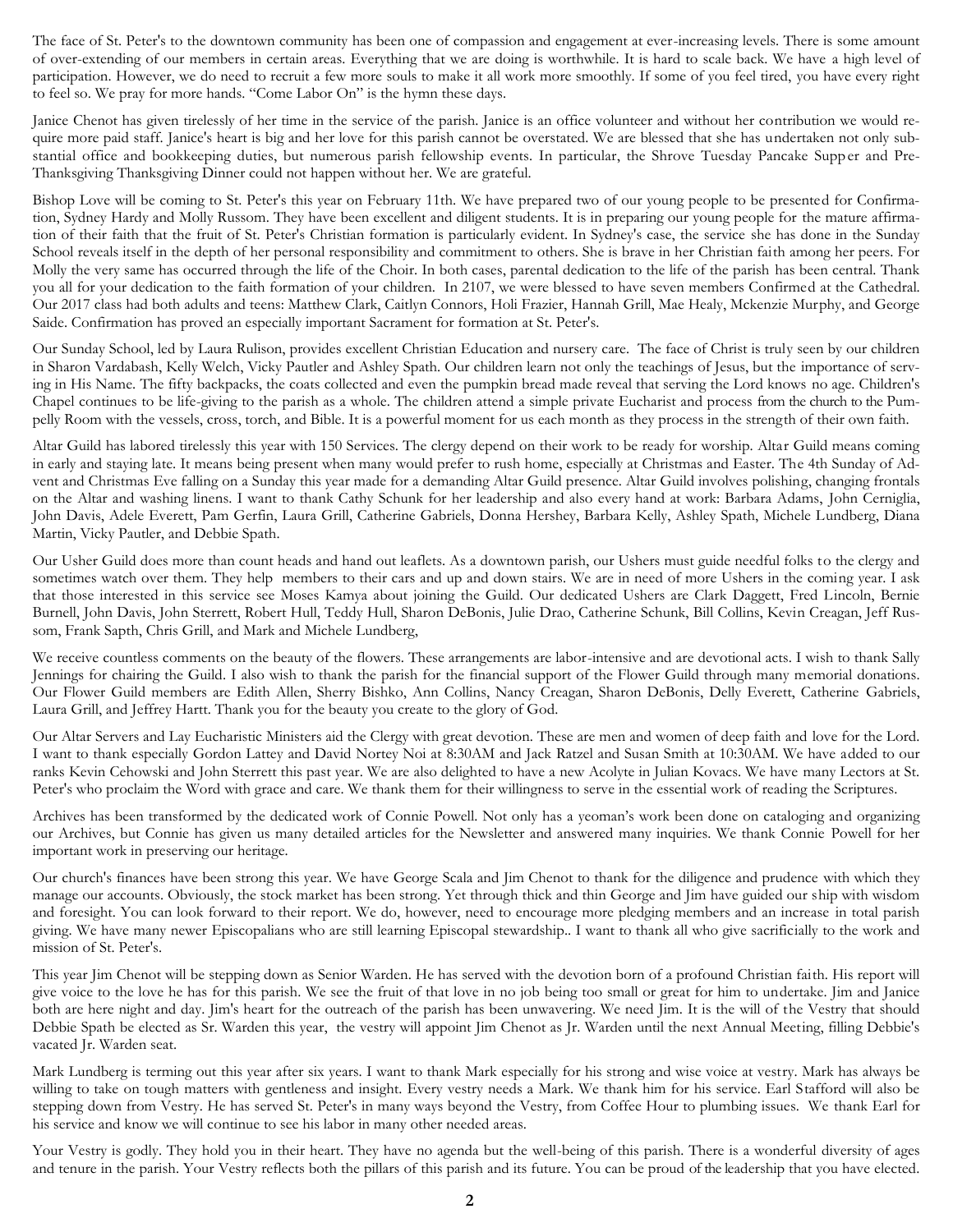Many years back, we realized that we needed to raise up a new generation for future leadership. Such foresight is now yielding its fruit. Thank you Jim Chenot, Debby Spath, George Scala, Kevin Cehowski, Nancy Creagan, Christie Gordon, Maria Holden, Stephanie Lencewicz, Mark Lundberg, Tim Murphy and Earl Stafford for your labor of faith this past year. It is an honor to work with such a fine Vestry.

It is a privilege to work with Mother Sue Waldron. I do not need to convey to any parish member the devotion she has to pastoral ministry. Mother Walldron is also an excellent teacher and keeps me on the straight and narrow administratively. Mother Sue also does essential work for the Diocese as Chair of the Commission of Ministry. Her leadership on the Commission reflects well on St. Peter's. Mostly, I want to thank Mother Waldron for being a colleague whose spiritual discernment aids me daily. We are blessed beyond words by her ministry.

At the beginning, I wrote of church as the people, not the building – no matter how beautiful the building and St. Peter's truly has such a church. Simply put, the people of this parish have labored hard for the Kingdom. My report is to celebrate that truth and to give God the glory. I pray that the needed grace will continue more and more in this year.

Finally, I want to thank all who has been disciplined in their church attendance this past year. I am well aware that many competing claims are dangled as temptations. I also know that for our older members the weather has been a substantial hurdle to cross. Parking issues only make matters harder. The many events downtown, and especially the hotels, often cause parking to be tough to find. I can only thank you for putting up with it all.

Frequently, we ponder the good old days of full Sunday schools and pews. Some of it is myth, but there is some undeniable truth as well. It is worth looking back at what was different then. The virtues that filled Episcopal churches back then are the same virtues we need now. Church was at the center of life, not an add-on. Religious duty and community service were the norm. Keeping the Sabbath was assumed. Adult Bible study at church and home devotions were common. Strong parental expectations for religious formation helped the clergy greatly. School sports schedules presumed Sunday mornings were off limits. Community meant being with people in real time and space. Tolerance of others and social graces were cultivated virtues. I confess here to having mixed feelings about our church Facebook page. It has been helpful in many ways, but also allows for connection without genuine presence. We could say this about social media in general. Technical sophistication needs to meet the old school virtues of lived community.

Despite such cultural concerns, St. Peter's is doing a good bit better than the Diocese as a whole and the Episcopal Church in general. Our average Sunday attendance was 129.8. Meanwhile, sadly, there has been a 28% drop in Average Sunday Attendance in the Diocese from 2006-2016. There was a 6.1% drop in the calendar year 2015-16 alone. It is an accelerating decline. Obviously, such a drop in attendance across the Diocese is alarming. But we are not unique as a Diocese. Nearby Central New York had a 37.8 percent drop in average Sunday attendance in the same period. The Episcopal Church as a whole has joined the decline of the Mainline with very few exceptions. The point is that Saint Peter's attendance figures need to be contextualized. We are beating the trends, even as we suffer some loss. But we have young people and powerful laborers for the Gospel. Many parishes are enfeebled in a way we are not. We have commitment to the parish over multiple generations. We are seeing new faces in our midst. We have genuine Christian love for one another and the stranger.

If I may return to the First Sunday after the Epiphany, the truth of this parish is how we huddled against one another that morning and sang God's praise as a people. We are not a building. We are a people bound to one another in Jesus Christ, not in theory but in truth. The Holy Spirit is here working. We do love one another. We trust the Lord's plan for us and labor on by God's grace. In this and all things, to God be the glory.

Fr. Paul J. Hartt,

Rector

#### **ST. PETER'S CHURCH ASSOCIATE RECTOR'S REPORT**

This was yet again another amazing year of ministry at St. Peter's Episcopal Church. Our weekly worship gatherings may seem customary to some, but I want you to know that our coming together, as the body of Christ, sustains me all week long. It takes each of us, our presence and our participation, to make that happen and I truly celebrate our common worship every week and thank you for your part in it. We have those behind the scenes: our altar guild and flower guild members, office staff and sextons. The preparatory work of these individuals is invaluable to us. We have those who are front and center: our ushers, readers, LEMS, Sunday school teachers and choir members. Their offering is incredible. We have the leaders of our church: Fr. Hartt, Jim Chenot, Deb Spath, Neil Keen, Laura Rulison and Vestry members. Their leadership blazes the trail for us all. Lastly, we have every person who walks through our doors and utters the Amen. Together, we truly fulfill Paul's words: "Now you are the body of Christ and individually members of it." (1 Cor 12:27)

A large part of our ministry at St. Peter's includes Outreach to our community. We thank Judy Burns for her leadership of our Outreach Committee and her separate report on that ministry. There is other outreach ministry we do as well. Much of this occurs during the week as visitors stop by our church office. Others might stop in on Sunday mornings. They find among us the gifts of hospitality and encouragement, prayer and support, direction and Blessing. These are important faith witnesses to those beyond our membership role. Both Fr. Hartt and I meet many of the needs but many of you do as well. Beyond worship, this is a call of our community: "'Come, you that are blessed by my Father, inherit the kingdom prepared for you from the foundation of the world; for I was hungry and you gave me food, I was thirsty and you gave me something to drink, I was a stranger and you welcomed me, I was naked and you gave me clothing, I was sick and you took care of me, I was in prison and you visited me.' Truly I tell you, just as you did it to one of the least of these who are members of my family, you did it to me." (Matthew 25:34b-36, 40b)

I am always blessed to witness the spiritual growth of others. We had many avenues for this during 2017 with Christian Education offerings I led or attended throughout the year:

• We lost no time in 2017 beginning January 1st with "Read through the Holy Bible in 90 Days". I was joined by a dozen individuals through a Facebook group as we read daily at home and posted reflections or questions to the group. This was quite an undertaking but we were forever changed by reading through the entire Bible in such a short time frame.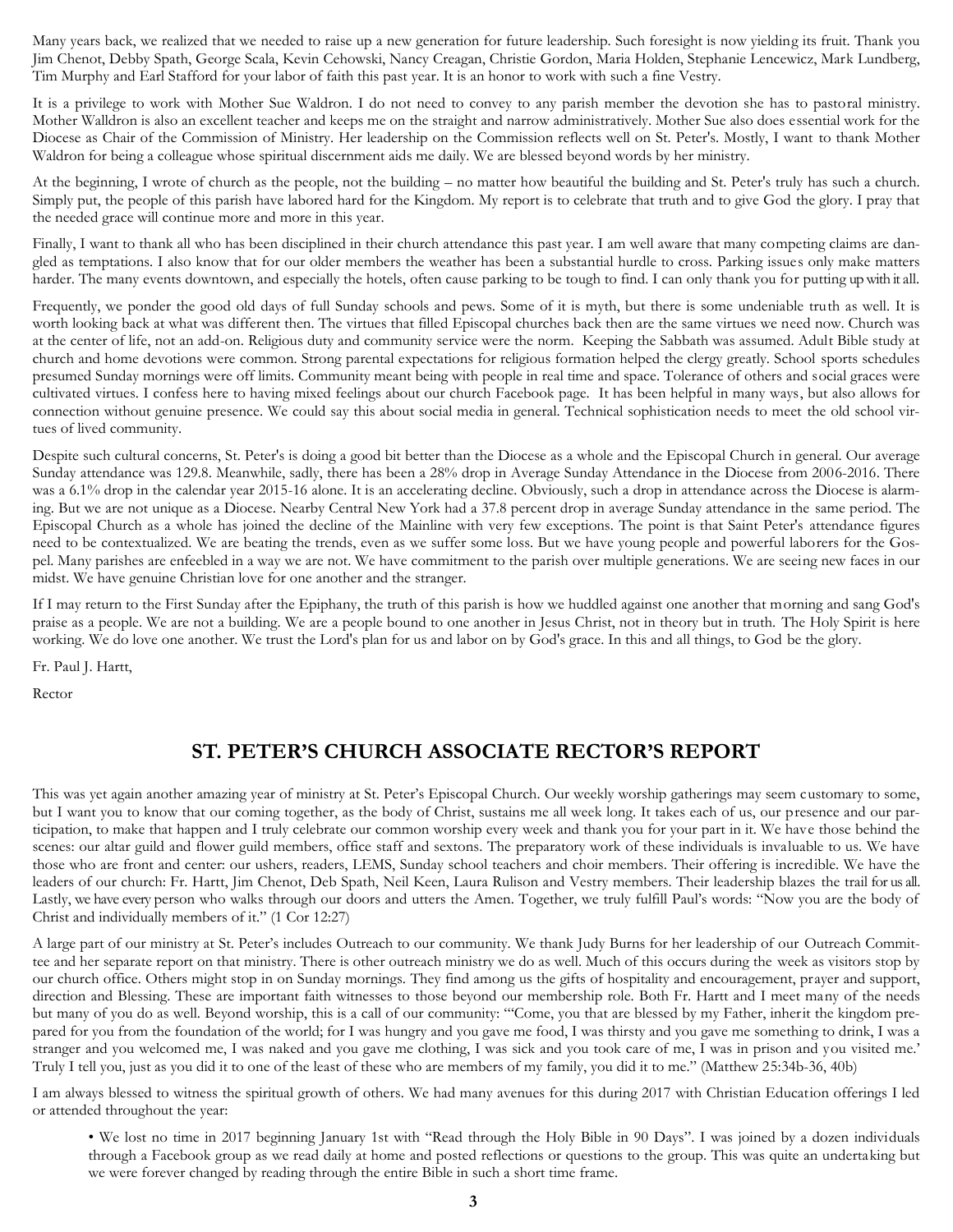• In February, several members were blessed to attend the Women's Conference at the Spiritual Life Center "Women Going Deeper" and gain Biblical teaching from three extraordinary Christian leaders: Kay Arthur, Beth Moore and Priscilla Shirer.

• That month we also began "Discovery Bible Study", co-led by myself and Fr. Hartt. This group gathered on Wednesday evenings to reflect on short Scripture passages, set goals for their impact on our life, and gave thought to sharing that message with others.

• Also in February, the women of the church began their study of "Hearts of Fire: Eight Women of the Underground Church and their Stories of Costly Faith." This was difficult material to grapple with, yet a timely reminder of the ongoing suffering of Christians for their faith.

• In April we offered a Lenten Quiet Day with a series of meditations with quiet reflection time following, ending with Stations of the Cross in the Sanctuary. I thank the Daughters of the King who provided luncheon items for those attended the Quiet Day.

• During May and June, Fr. Hartt and I co-led another Bible study on the Acts of the Apostles. This coordinated well with our reading through the Book of Acts during Pentecost and helped us focus on the forming and ministry of the early Church.

• Also during May and June, the women of the Church gathered for weekly video teachings and reflection on Beth Moore's "Children of the Day" which led us through the 1st and 2nd Letters of Paul to the Thessalonians. We enjoyed this deep reflection and the fellowship the gatherings provided us.

• In May we celebrated the Confirmations of (7) of our Church members, following months of education and preparation. We continue to celebrate Matthew Clark, Caitlyn Connors, Holli Frazier, Hannah Grill, Mae Healy, Mckenzie Murphy and George Saide for their mature commitment of faith.

• Also, the fall provided another study for the women of the church: "Lazarus Awakening" by Joanna Weaver. Again, the ladies enjoyed not only reading one chapter each week, but also gathering to reflect and relate the material to our own lives.

• Last, but certainly not least, we remembered our adoring pets at the annual Blessing of the Animals in October. This gave us a wonderful opportunity to celebrate our pets as well as thanking God for his wonderful creation of them and placing them in our lives.

As you can see, there were many, many Christian Education opportunities for us during 2017. How Blessed we are! I am always eager to hear your thoughts on what Christian Education offerings you would like to see in the future. We remember that study of Holy Scripture is vital to our Christian growth. "All scripture is inspired by God and is useful for teaching, for reproof, for correction, and for training in righteousness, so that everyone who belongs to God may be proficient, equipped for every good work." (2 Timothy 3:16-17)

Youth ministry remains strong at St. Peter's as well. Over the course of 2017, we offered First Holy Communion classes, Confirmation instruction, monthly Youth Sundays (with youth leading many parts of our Sunday worship), Children's Chapel (with instructed Eucharist for our youngest members) and also weekly Children's homilies. All of this augment the extraordinary work of Laura Rulison, our Christian Education Director, and the Sunday school teachers who provide weekly care and nourishment to our youngest members. Please read their report for more details. We continue to instruct and baptize the new arrivals and welcome them into our fold. All of this gives us much hope for our future, knowing that the next generation is being formed from the start at St. Peter's. We are reminded of Christ's words: "Let the little children come to me, and do not stop them; for it is to such as these that the kingdom of heaven belongs." (Matthew 9:14)

Another area of celebration and great growth in our church has been through the Daughters of the King. The year 2017 saw our ranks grow by the Installation of (3) new members: Karen Chatman, Michelle Lundberg and Kate Marlay. The Daughters commit to praying daily for the needs of the church, to service within the church and to evangelism. What an extraordinary gift to each of us: to have our prayers needs remembered before God every day! Supplementing the Daughters separate report, I was blessed to assist them by acting as the Chapter Chaplain through monthly gatherings, discernment classes, forming Blessing bags (personal care items for homeless women) and our Neighborhood Prayer Walk in the Fall. I thank Julie Drao, President and Carly Crewell, Vice President for their leadership, and Susan Smith for maintaining our Prayer List, and thank all the Daughters for their daily prayers for us and our loved ones. The Daughters remind us of the comfort promised to us in Holy Scriptures of lifting our prayers to Almighty God: "Do not worry about anything, but in everything by prayer and supplication with thanksgiving let your requests be made known to God. And the peace of God, which surpasses all understanding, will guard your hearts and your minds in Christ Jesus." (Philippians 4:6-7)

There were also many opportunities to share in both the joys and sorrows of you and your family's lives. Pastoral care remains a vital part of ministry at St. Peter's and provides for deep connection between members and their clergy. Hospital, nursing home and home visits, visits to the prison, blessing the newly born as well as praying for the sick and dying are all deeply meaningful experiences for me as your priest. I am always humbled at how you welcome me into these moments so that we might share them together in the Lord. I pray that I bear witness to him at such occasions and that you draw both strength and comfort from our faith and our time together. Through these you also enable me to fulfill my calling as pastor and priest: "Keep watch over yourselves and over all the flock, of which the Holy Spirit has made you overseers, to shepherd the church of God that he obtained with the blood of his own Son". (Acts 20:28)

Although St. Peter's is my main focus we are reminded that we are part of a much larger church and, therefore, I spent time and energy on Diocesan matters as well. In June I attended Diocesan Convention with our delegates which provided much spiritual growth through workshops and plenary sessions, great worship opportunities as well as connecting with friends across the Diocese. I was also blessed to offer a workshop there to others teaching "The Call to Forgive" which explored the stages of Forgiveness, a topic I hope to teach on again in the future. In September, I was enriched by Dr. Michael Cover's teaching at the annual Diocesan Bible Symposium, "Not as Orphans: Praying and Preaching with the Saints of Scripture." These teachings broadened my thoughts to include those who have gone before us, the "great cloud of witnesses" and all we can learn through them. I also attended the Diocesan Parish Leadership Conference with the theme "Introduction to Healthy Congregations". Although parish health at St. Peter's remains strong, there are always things for us to learn so that we continue to model spiritual, emotional and physical health. I also attended the Diocesan Priest's Retreat, offering a time of rest and refreshment with my Bishop and colleagues. Lastly, I continue to assist the Diocese and Bishop Love in the role of Chair of the Commission on Ministry. In this leadership role, I help guide the Ordination process for individuals in our Diocese. We continue to celebrate that God raises up Holy men and women for ordained leadership roles in our Church.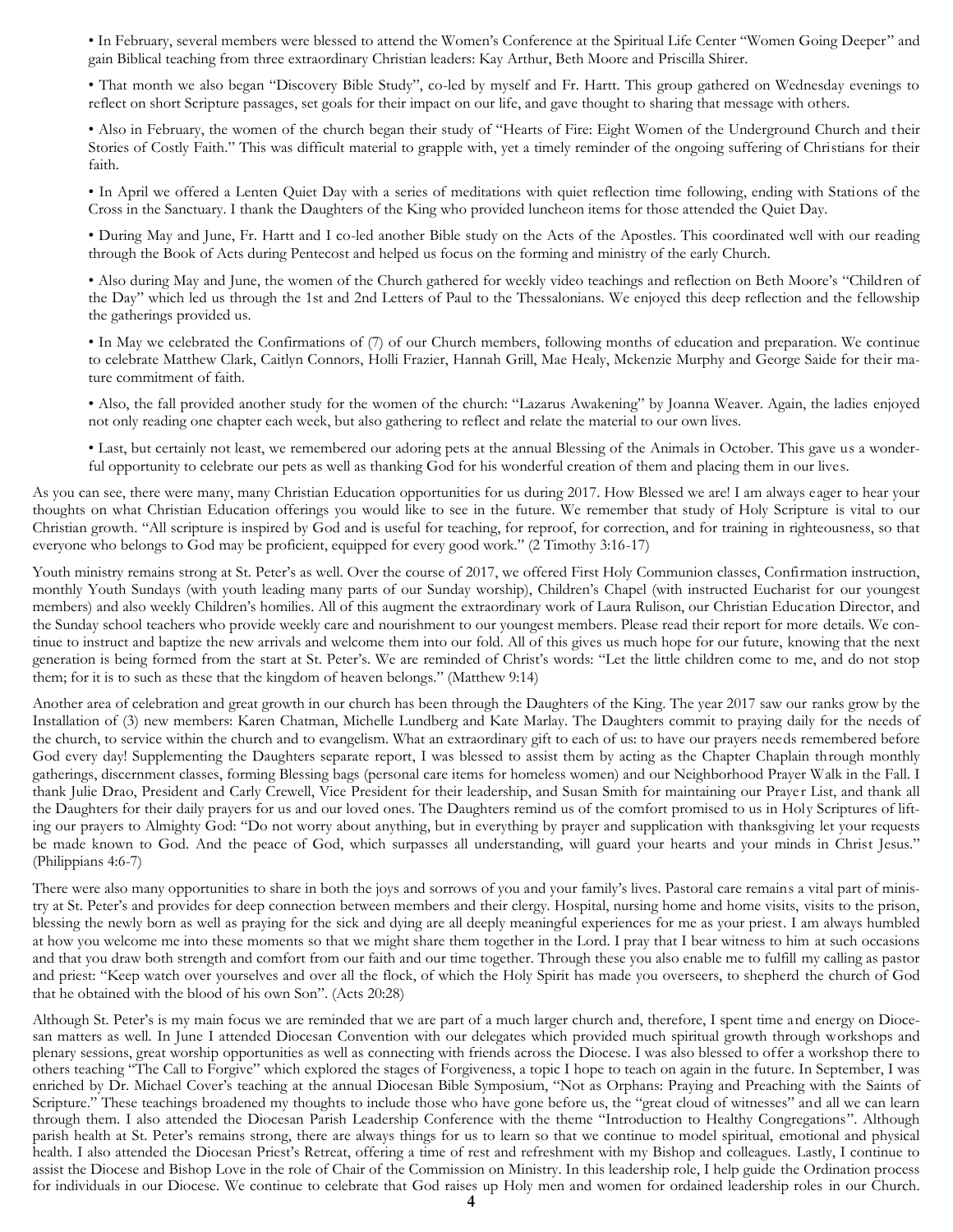Together, we remain a part of God's one, holy, catholic and apostolic church: "So then you are no longer strangers and aliens, but you are citizens with the saints and also members of the household of God, built upon the foundation of the apostles and prophets, with Christ Jesus himself as the cornerstone. In him the whole structure is joined together and grows into a holy temple in the Lord; in whom you also are built together spiritually into a dwelling place for God." (Ephesians 2:19-22)

I have saved my personal highlight of 2017 for last: the July Choir Trip to Chichester, England. I was very blessed to accompany our choir as Chaplain and take part in worship services (by reading of lessons) in Chichester Cathedral as well as enjoy many visits to places of worship as well as historical sites in London and along the southern coast of England. We learned much from our Anglican brothers and sisters across the pond and connected deeply to our faith. I enjoyed the quality time with the choir members of the church whose regular contribution to our worship services is unmatched. As clergy, I was proud to represent St. Peter's and also to receive the accolades of many Chichester cathedralites as they praised the singing of our choir and how much they enriched daily worship that week at Chichester. The choir remains a central part of St. Peter's and, as St. Augustine, Bishop of Hippo stated, "He who sings prays twice". Our common life is much enriched by the dedication and ministry of our choir under the leadership of Neil Keen, all who deserve our great thanks. "Sing praises to the Lord, O you his faithful ones, and give thanks to his holy name." (Psalm 30:4)

St. Peter's remains a wonderful place to serve, an extraordinary place to worship, and a loving place to grow within the body of Christ. As the place I have served and worshipped every year since my Ordination, I look forward to my tenth year serving among you. "I thank my God every time I remember you, constantly praying with joy in every one of my prayers for all of you, because of your sharing in the gospel from the first day until now. I am confident of this, that the one who began a good work among you will bring it to completion by the day of Jesus Christ." (Philippians 1:3-6)

With Love and Blessings,

Mother Sue+

#### **ST. PETER'S CHURCH SENIOR WARDEN'S REPORT**

As I finish my eighth year serving as Senior Warden, I step down with feelings of heartfelt love and gratitude for the congregation, vestry and clergy of St. Peter's. My tenure in this position has been one of the most rewarding and fulfilling periods of time in my life. Although these eight years have been a highlight for me, my beginning here, as well as my family's introduction to St. Peter's, will always be what I look back upon most fondly. Forty-nine years ago, a piano teacher and parishioner at St. Peter's, Mrs. Bamford, spoke to my parents about the wonderful boys choir her church had and inquired as to whether I would be interested in joining. At that time my mother was faithfully bringing my brother and I to St. Michael's Catholic Church in Troy each week. Unaware at first that St. Peter's was an Episcopal church she thought it was a wonderful idea and I tried out for the choir. I became a treble at St. Peter's in 1969, all the while attending early mass each week with my mother at St. Michael's, then traveling to sing at the 11:00 AM service at St. Peter's for many years. At that time there was also a separate girls choir here and it was there I met my wife Janice. From our very first meeting in 1976, through all of the years of dating, to our wedding in 1983 and the many happy years that have followed, St. Peter's has been so important to our lives. As the years have passed, our family has grown. Three children later, Caitlin, Christie and Jordan, all baptized and confirmed at St. Peter's, all singing in the choir at an early age, all attending Sunday service each week are now active members of the congregation. As their children, our grandchildren, grow they will also come to know and love this church and the people within it. Janice and I could not be happier or prouder to see what our children have become and what their children will become, largely because of the foundation of life in Christ that St. Peter's has allowed us to build.

So what does this story have to do with an annual report from the Senior Warden you may ask? – Everything. I bring this story up for a few important reasons. The invitation Mrs. Bamford extended to our family to attend a service at her place of worship resulted in three generations of my family as members of this congregation and having a mother with strong Christian convictions showed me the importance of attending church each Sunday. An invitation to a friend that hasn't been to church in some time and/or being an example to others by attending church each week to worship is so important to the future of St. Peter's.

The future success of St. Peter's is extremely important and very dear to me. It has become, and will continue to be, a large part of my life. I know that I am not alone in seeing how lucky we are to have such a beautiful church to worship in each Sunday. We have so many parishioners that truly care for each other inside and outside of St. Peter's and I can only pray that what God has blessed myself and my family with will continue for many generations to come.

What makes St. Peter's so special in so many ways are the traditions that have been passed on as well as recent ones that have been added. Starting with the Shrove Tuesday Pancake Supper, Evensong held each Friday during Lent, Good Friday Service with a musical performance by our choir, followed by Easter celebration. In the fall we have our annual church picnic, Consecration Sunday, Pre-Thanksgiving Dinner, leading us to Advent with the performance of the Messiah, Lessons and Carols, the Christmas Pageant, the Hanging of the Greens and two beautiful Christmas Eve services followed by a Christmas Day service. For all these traditions to carry on for future generations, it requires much time and dedication from all of us. We must set an example to those who look up to us and will, hopefully, follow in our footsteps to be faithful servants to God and St. Peter's.

Having a healthy and loving spiritual family as we do at St. Peter's requires a loving and caring clergy. Our Rector, Father Paul Hartt has been a rock in his faithfulness and spiritual convictions. I have seen him in every setting - baptisms, weddings, funerals as well as daily hospital and home visits, sitting vigil with families during surgeries and supporting families during their loved ones' last hours and giving bedside last rights, all of which my family and I have been direct recipients of. His faithfulness and commitment to our Lord, St. Peter's and the congregation goes unwavered. The same goes for our Associate Rector; Mother Sue Waldron who has done so much with the leadership in outreach, supporting the women's needs at St. Peter's as well as covering for Father Hartt when he is not available. Mother Sue has also taken the lead on coordinating the overflow shelter which is now in its ninth year in conjunction with the Capital City Rescue Mission. Our congregation should be so proud to be able to take in less fortunate individuals each night during the winter season. I would like to thank everyone who has supported this ministry by volunteering, donating food as well as providing monetary donations. Again, we are so fortunate to have two ministers that care for all of us as well as others in the outer community.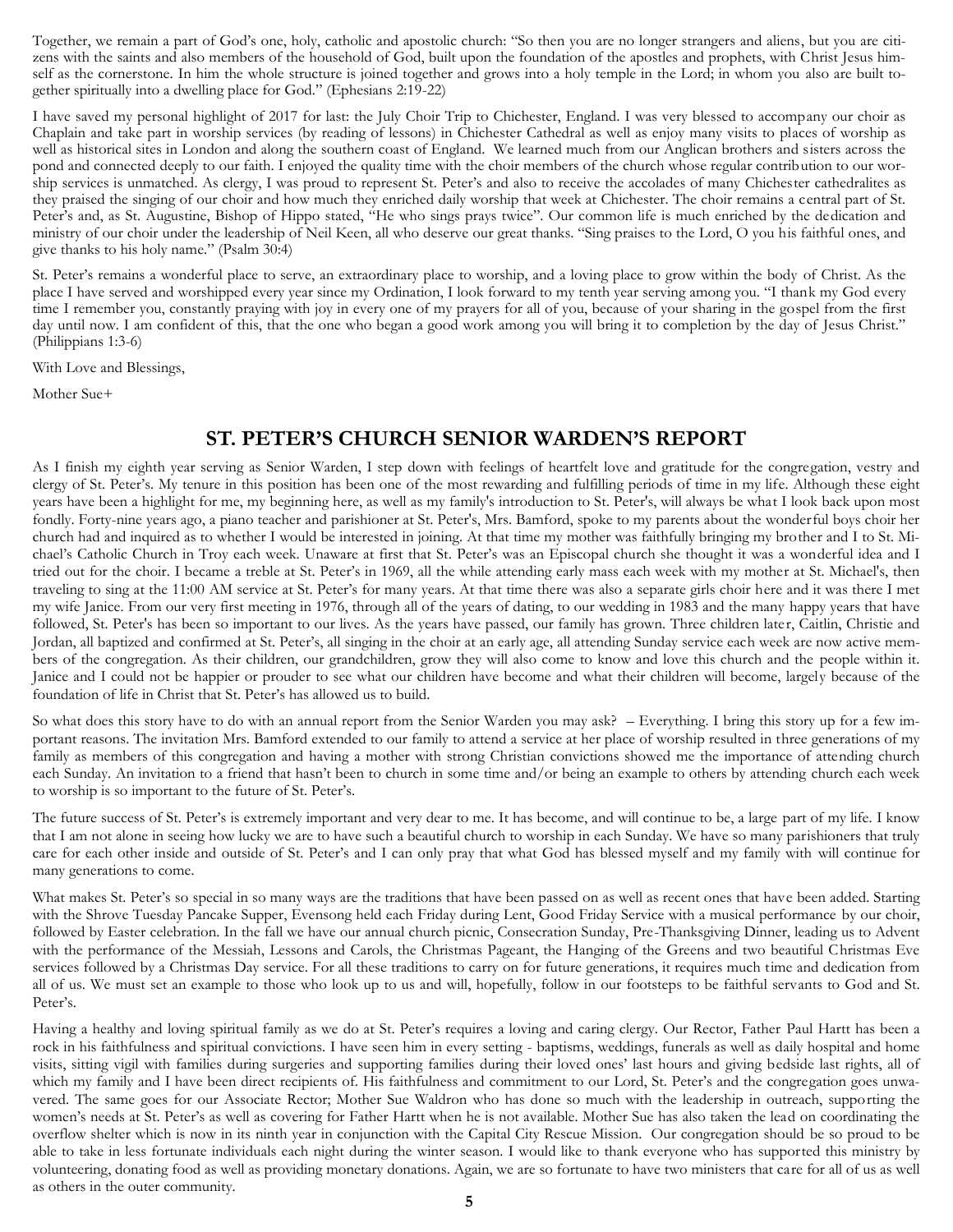We have an incredible vestry that has supported me throughout my eight years as Senior Warden. First I would like to thank our Junior Warden Deb Spath who has always been by my side offering her support and guidance. She has been a friend and someone whose opinion I have greatly valued. To George Scala, our Treasurer, he is the most humble, honest true friend I have had the pleasure knowing. His work on the finances, charting our budget and investments has kept us financially sound. All this would not be possible without the financial support from all of you that we heavily rely on as well as our investments. Without your support we would not be able to fund the programs, activities and traditions we are accustomed to having as well as the financial help needed for upkeep to the physical plant of the Church, Guild House and Rectory. Thank you to those who have filled out pledge cards helping us plan ahead each year for budgeting purposes.

As "noted" in the beginning of my report, if it wasn't for the wonderful musical program that St. Peter's offers, I may not have been writing this report. Neil Keen, who has been our organist and choir director since 1980, also plays a very big part in the life of St. Peter's. He leads our choir's performances on Sunday services, Feast Days and for other special services as well as playing for weddings and funerals. Neil recruits and trains the trebles of the choir which has led to many families joining the church and becoming active members. Neil works very hard providing musical training to the choir and continues to travel abroad to England showcasing our very talented members. I know firsthand the commitment and sacrifices rehearsing tirelessly for Sunday services and for special events and I am so honored to be part of this incredibly talented group of people. Also, a note of appreciation to our choir Mum, Diana Martin who spends her time making sure we look our best for all our performances as well as organizing the choir's amazing Easter breakfast each year.

Our Sunday school program headed by Laura Rulison has been a blessing to us knowing that our children are being taught the true meaning of God's Love. Laura is assisted by a selfless staff of teachers and nursery volunteers and we want to thank each and every one of them for the commitment they make to the younger generations that will lead the way in the future.

Sadly many times we to forget those who volunteer on weekly committees or for duties and tend to take them for granted. Ushers serving each Sunday and special events, the Altar Guild setting the Altar up each Sunday, the Flower Guild preparing arrangements for the altars to beautify our church. Please know all your selflessness, hard work and talent given for the betterment of St. Peter's does not go unnoticed. Connie Powell, our Historian and Archivist, is another individual who needs to be recognized for the countless hours unearthing long forgotten pieces of our history as well as organizing our archives.

The day to day operations would be impossible without others. We are now fortunate to have Ian Mike as our new Church Sexton as well as Pat Shortall, our retired Sexton who still works on a part time schedule, both making sure everything is presentable and in order each week as well as maintaining the church property. In our office, Angie Schlossberg started last fall as Administrative Assistant and has been an incredible asset to the office. Finally, my wife Janice who has volunteered countless hours each week for well over 8 years now, I cannot thank her enough. Her impeccable record keeping, accounting and compiling reports for all of us has made everyone's work in the office and vestry seamless. I truly feel God had a plan put together many years ago for both of us to meet at St. Peter's – thank you for all you do from all of us at St. Peter's.

Unfortunately, the vestry must bid farewell to Mark Lundburg who has completed his second – three year term as well as Earl Stafford who has decided to step down after four years of service. I would like to thank you both for your love and support of the vestry and St. Peter's.

I want to finish with a portion of a letter I wrote a few years back that I feel sums up what we need to all keep in mind for the future of St. Peter's.

Over the past few years, a few of our longest standing, most faithful parishioners have been called into their Father's arms, joining him in eternal light and happiness beyond this earthly realm. These individuals were in many ways considered to be the pillars of St. Peter's. They could be counted upon to support the church's every endeavor. They were our friends both inside and out of St. Peter's. They watched many of us grow from childhood and were always there to offer advice, a kind word or condolences when needed as we grew. They were members of our family in every sense of the word and we miss them dearly. While we can never hope to replace the spirit, laughter and love these individuals brought into our lives, it falls to those who remain to continue their legacy. We must be the pillars that support St. Peter's. We are the new old guard that our children will look to for guidance on matters of friendship, faith, love and sorrow. Participation, fellowship, volunteering, pledging – these are the hallmarks of a pillar of St. Peter's. If we all strive to follow the example of those who have gone before us, we will have left St. Peter's healthy and vibrant for future generations to come.

God Bless,

Jim Chenot

#### **ST. PETER'S CHURCH ALTAR GUILD**

The Altar Guild had a busy year in 2017, setting and clearing on almost 150 occasions for our services. Members also stepped up for Holy Week, Christmas, and Thanksgiving, holidays that require frequent altar changes.

We did not acquire any new frontals or linens this year, but cleaned and polished all of our silver service ware, and cleaned and polished all of our brass ware. Linens were repaired and mended so they could be returned to our regular rotation.

In addition to setting and clearing the altar, our members serve by washing and ironing our linens on a monthly basis.

Thank you to all members who have contributed their time and talent to the Altar Guild this year. New members are always welcome. We are especially in need of members from the 8:30 service. I am grateful to Pat Shortall and Sharon DeBonis for giving of their time, expertise and advice.

Cathy Schunk, Director

Barbara Adams, John Cerniglia, John Davis, Adele Everett, Pam Gerfin, Laura Grill, Catherine Gabriels, Donna Hershey, Barbara Kelly, Ashley Spath, Michele Lundberg, Diana Martin, Vicky Paulter, and Deborah Spath.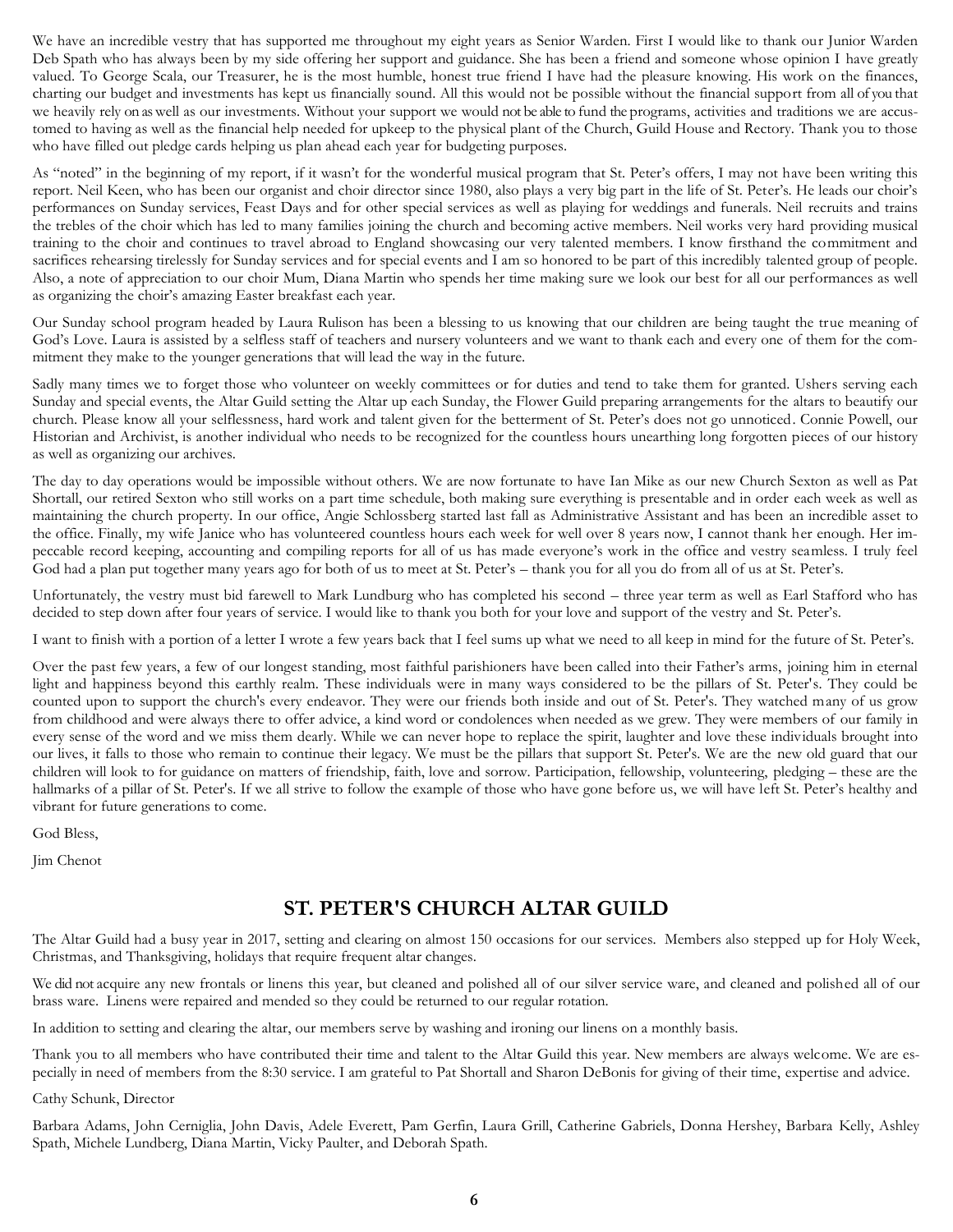#### **ST. PETER'S CHURCH ARCHIVES**

#### This year the Church Archives accomplished the following:

- *Cleaned out boxes of stored materials*: Although many boxed materials have been taken out, classified, and placed in the Archives, there are still four boxes to go.
- *Wrote articles for each monthly Newsletter*: The Archives has supplied articles for each of the monthly newsletters. These researched articles have been intended to assist parishioners in learning about the church. The Archives is also assisting Joscelyn Godwin of Hamilton University in the writing and publication of an article on the Queen Anne Silver to be published next year in the academic journal *Silver Studies.*
- *Reorganized of the materials on Stained Glass Windows:* There are now stained glass sections on: The stained glass windows of the Cathedral of All Saints, the stained glass windows of St. Paul's Episcopal Church in Troy (which contains many Tiffany windows), the stained glass windows of St. Peter's Nave, Chancel and Sacristy, and the stained glass windows of Worcester Cathedral in England.
- *Added to our Picture Collection:* Two new beautiful reprints have been hung: *Jane Henrietta Russell* painted by pre-Civil War painter Joseph Whiting Stock; and *The Governor George Clinton* a 1748 ship painted by famous artist Len Tantillo.
- *Added to our Plaques Collection:* Collected information on a plaque in honor of the Lord's Supper currently in the Sacristy
- *Answered a variety reference and genealogy questions*
- *Attended the Cathedral of All Saints and accumulated and filed a collection of Cathedral Guides and Cathedral Programs.*

Submitted by Evelyn Constance Powell, Archivist

#### **ST. PETER'S CHURCH FLOWER GUILD**

The Flower Guild has once again had a successful year, thanks to generous contributions from parishioners and friends wishing to provide memorial or thanksgiving flowers for the altars. We work hard to control expenses and provide appropriate arrangements for the altar each week.

We have decorated the Main Altar every Sunday, except for Lent, when the altars are bare, and Advent, when we use only greens. If there are special requests, we will also do flowers for St. Mark's and the Tower altars. Christmas poinsettias and greens, Palm Sunday palms, Easter lilies and our special Thanksgiving display of food are long-standing traditions at St. Peter's, organized and implemented by members of the Guild.

Help for the Guild is always appreciated. We welcome the generous contributions from so many at Christmas, Easter and Thanksgiving. We also urge parishioners to think of requesting flowers for other specific Sundays (memorials for loved ones, honoring of birthdays, anniversaries or other special events). Flower for the main altar (\$50) and for St. Mark's or the Tower (\$35) are arranged through the Church Office. We also welcome new members, both men and women, to join this very satisfying ministry.

Sally Jennings, Chair

Edith Allen, Sherry Bishko, Ann Collins, Nancy Creagan, Sharon DeBonis, Delly Everett, Catherine Gabriels, Laura Grill, Jeffrey Hartt

#### **ST. PETER'S CHURCH MUSIC PROGRAM**

2017 was a busy year for music at St. Peter's. Friday noontime organ recitals continued, including performances by guest musicians. Our choir continued its work with great skill and dedication, and we welcomed several new singers to the choir. In addition to the Choir's principal work, providing music to enrich regular Sunday worship, we note these special services and events in 2017:

| March/April: | Ash Wednesday service                                                                                                          |
|--------------|--------------------------------------------------------------------------------------------------------------------------------|
|              | Friday Lenten Evensongs (six services)                                                                                         |
|              | Good Friday: Bach's St. Matthew Passion                                                                                        |
|              | Easter Day: Two choral services, with trumpet and timpani                                                                      |
| May:         | Evensong for Ascension Day                                                                                                     |
|              | Sponsored an Art and Vintage sale                                                                                              |
| June:        | Choral and Organ concert with organist Vaughn Mauren                                                                           |
| July:        | The Choir spent a week in residence at Chichester Cathedral - one of our most successful and rewarding trips yet. Thank you to |
|              | all whose support made this experience possible.                                                                               |
| November:    | Thanksgiving Eve service                                                                                                       |
| December:    | A well received and well attended performance of Handel's Messiah                                                              |
|              | Service of Lessons and Carols                                                                                                  |
|              | Two choral services for Christmas Eve, with trumpet and timpani                                                                |

The choral singing since September has been especially strong, and we applaud the choir's efforts and artistry.

We are grateful for the support that the parish gives to its music program. Choir Mother Diana Martin gives the choir invaluable service. She keeps the vestments organized, polishes medals, facilitates the Easter breakfast, is always there to help at every service and event, and plays a vital role in the training and orientation of new treble choristers. We also owe a great deal to the strong support of the parents of our young singers, without which we couldn't even begin. Thank you.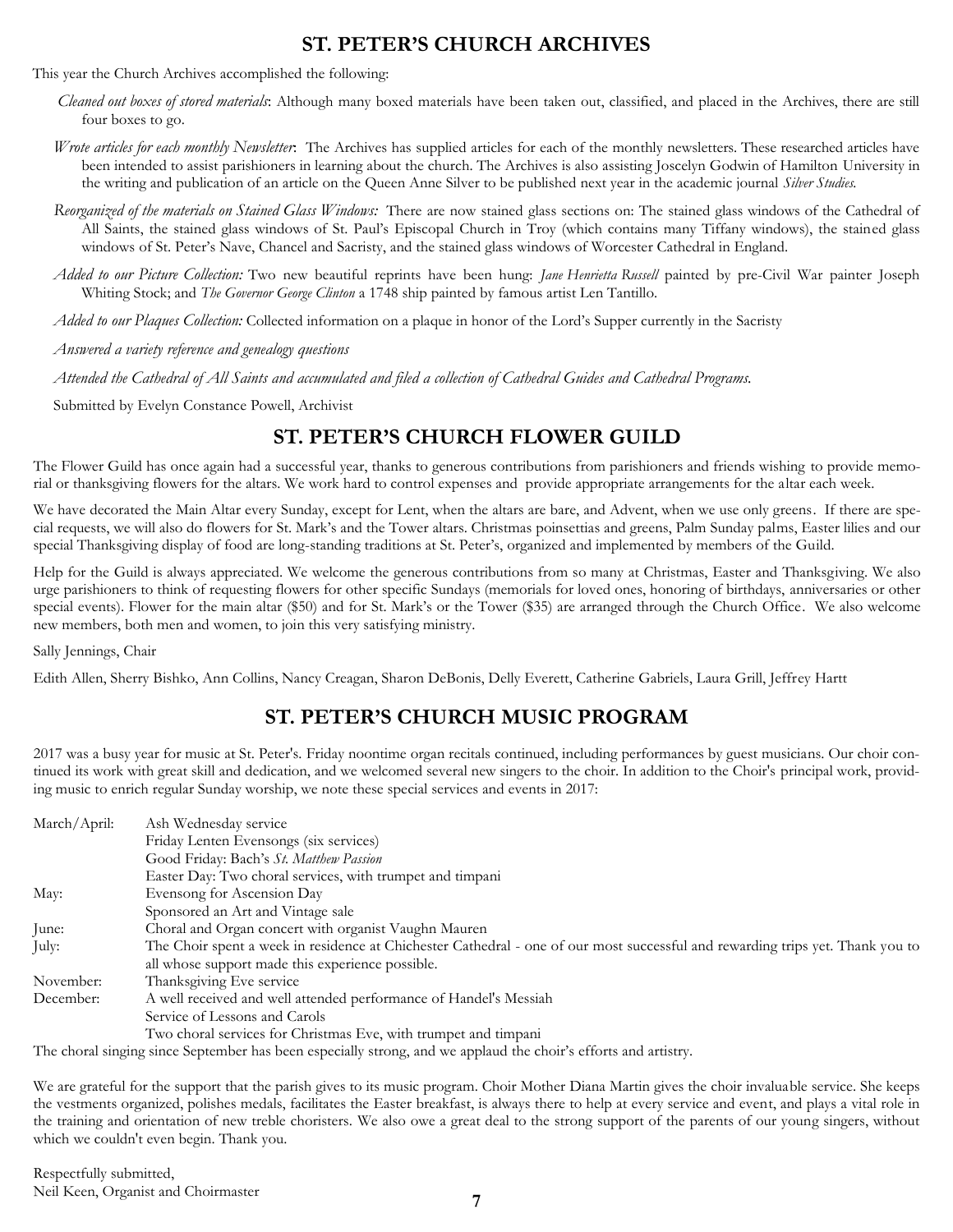#### **ST. PETER'S CHURCH OUTREACH PROGRAM**

Outreach continues to grow and thrive at St. Peter's Church. We have had a wonderful year with many projects and programs. Thank you to all who have contributed in so many different ways and made this such a special year. Here are some of our many 2017 activities:

**St. Peter's Overflow Shelter**- This ministry in conjunction with the Capitol City Rescue Mission is in its 9th year. During the colder months, St. Peter's serves as an overflow shelter and host for up to eight homeless women from the mission. The support for this project has been truly amazing. We have received numerous monetary and food donations.

**Grace and Holy Innocents Soup Kitchen**- Laura Rulison and her "Angels in Training" together with other church members volunteer in the preparation and serving of a hot lunch to over 100 people on one Saturday a month.

**West Bugunda**- Outreach provided scholarships for four girls from West Bugunda to attend school.

**Thanksgiving**- For the sixth year, a large collection of food donations adorns our altar at Thanksgiving. Thanks to Jeffrey Hartt, the youth and flower guild members for arranging this beautiful display. Some of the food is kept at the church and much of it is donated to the food pantry at St. Mary's Church.

**Adopt-A-Family for Christmas-** St. Peters adopted some Burmese refugee families and provided 54 gifts for these families. Thank you to all who participated and contributed many gifts.

**Equinox-** Many members and church families helped prepare meals for the annual Thanksgiving Meal Program.

**Overflow Shelter at the First Lutheran Church**- This major outreach program provides a complete hot dinner for 20 men each Thursday evening from November 1st through April 30th. Volunteers from St. Peter's sign up for a week. They may either deliver the meals to the first Lutheran Church or to St. Peter's on the Sunday before for Pat Shortall (our sexton) to deliver the meals during the week. Many thanks to Pat Shortall and Deb Spath for seeing that this program runs smoothly.

**Tea**- a tea was held on April 23, 2017, to raise money for the choir's trip to England.

**CROP Walk-** Thanks to Tim Murphy for organizing the CROP Walk and the parishioners who walked to raise money for hunger.

**Daughters of the King-** The members of the DOK with donations from the parish members assembled 61 Blessing Bags for the women who stay in our shelter.

**Siena College-** The Siena College Franciscan center donated eight large bags filled with Christmas gifts for the women staying upstairs in our shelter.

**Healing A Woman's Soul-** A Five hundred donations was given to this organization that helps women and children who are victims of domestic violence.

**Homeless Action Committee** – Four Hundred dollars was donated to this organization.

**Beaver Cross-** St. Peter's also provided four Beaver Cross Scholarships.

**Church Office Staff and Clergy Outreach-** Father Hartt, Mother Sue and Pat, Ian, and Janice continue to provide outreach and welcome to the many daily "walk-ins" in need during office hours on a daily basis. A special thanks to our clergy and the staff for going the extra mile to help those in need.

Free Organ Concerts- Our very talented organist and Choirmaster, Neil Keen, continues to graciously reach out and generously provide free recitals on Fridays at 12:30 pm for the enjoyment of the public.

**St. Peter's Softball Team-** St. Peter's Angels Softball Team led by Peter Benson provides a wonderful athletic and fellowship program for church members.

**Bereavement Program**- A yearly Service of Remembrance is offered for those who would like to remember their loved ones.

**Backpacks-** Laura Rulison and the youth with donations from members filled back packs with school supplies for needy children.

**Top of the Hill Group-** This group of gentlemen gather together each Wednesday morning for fellowship and discussion.

**Friends of St. Peter's-** This is a new social group that meets weekly on Tuesdays from 1:00 to 3:00 PM.

As Chairperson of Outreach, I continue to be thankful and truly amazed by the support and generosity of so many members of this parish to our many outreach programs. I am grateful to Carol Daggett for all her years as Chairperson of Outreach and the many wonderful programs she helped start . A special thanks to Jim Chenot, Deb Spath, Father Hartt, Mother Sue, Carly Crewell, Janice Chenot, and Pat Shortall for all they do to assist with our Outreach programs, and to Laura Rulison for all she does to involve the children of the parish in outreach.

Respectfully submitted,

Judy Burns

#### **WOMEN OF ST. PETER'S CHURCH**

The Women of St. Peters Church partnered with the Daughters of the King for lunch during the 2017 calendar year. In addition, the Women of St. Peters Church continue to be active with ministries of the church including the annual making of the Blessing Bags for the St. Peters Overflow Shelter. As always, the Women of St. Peters Church are looking for new ideas. Any interested member of St. Peters Church can contact the church office with any potential interest in this important ministry.

Respectfully submitted,

Julie Hotmer Drao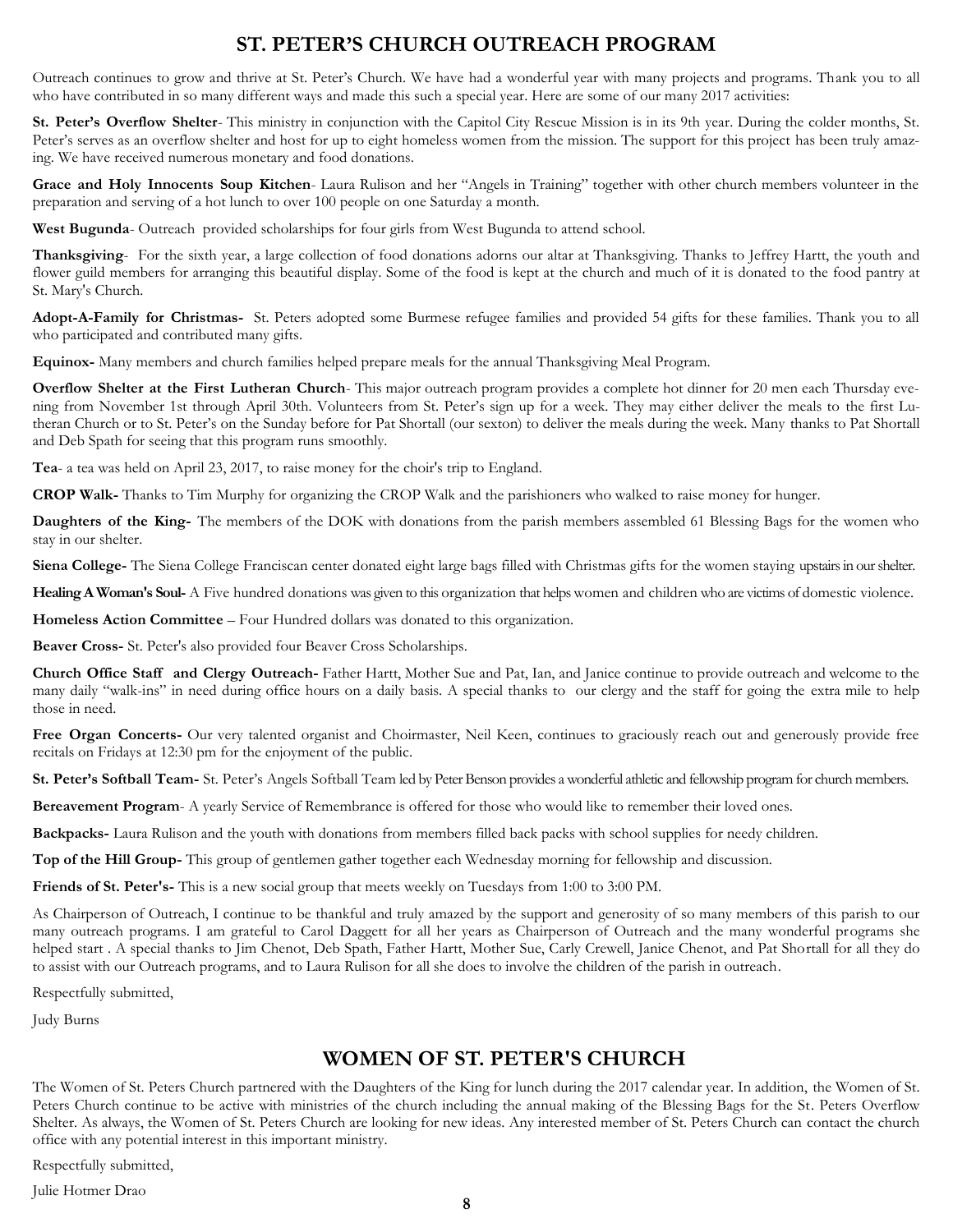#### **ST. PETER'S CHURCH SUNDAY SCHOOL**

I want to begin my report by thanking James Chenot and the Vestry for their support with St. Peters Sunday School. The only way to have a successful Sunday school is to have full support of the Church. I want to thank Father Hartt and Mother Sue for the wonderful children's sermons each week. They continue to bring the children to the front row to hear the word of God! Thank you both.

I want to thank the parents and grandparents for bringing our little angels to church each Sunday. A big THANK YOU to some of the most fantastic Sunday School teachers; Sharon Vardabash and Kelly Welch in the nursery, Vicky Pautler and Ashley Spath, all bringing exciting lessons to our children every week. Thank you also to Pat, Ian, and Janice Chenot for all the behind the scenes support that allows me to do my best to reach our children.

This year we collected "Back to School Backpacks" in which the children and parishioners collected school supplies for St. Francis Mission (formerly known as Grace and Holy Innocents.) We collected over 50 bags and supplies to stuff them. Many children of the Soup Kitchen were able to start school with everything on their supply list. Thank You! On the same note, many thanks to the Daughters of the King for their help in collecting coats, gloves, and hats for the children and elderly of Grace and Holy Innocents. The congregation of St. Peters hit a home run! For two months I was able to bring children back to the kitchen and fit them with warm coats for the winter months. Blessings to all that donated.

Please check the monthly newsletter for more outreach opportunities to come, and please give me a call with any comments or suggestions you might have for our Sunday School, always love hearing from you . Thank you for letting me serve the children of our church. I am truly blessed.

Respectfully submitted,

Laura (Saffares) Rulison

#### **ST. PETER'S CHURCH USHERS GUILD**

The Usher Guild is a great way for parishioners to become active in the life of our historic church. Ushers are the official faces of welcome and hospitality that people encounter at St. Peter's Episcopal Church. Ushers welcome, meet, greet, and offer service bulletins to our congregation. They keep order, collect and take up the offering, and guide the congregation during services. They assist our pastors and step in when urgent needs arise to ensure that all services proceed and flow smoothly. I am most grateful to all the members of the St. Peter's Church Ushers Guild.

Week 1

The Ushers at the 8:30 services are Clark Daggett and Fred Lincoln

The Ushers at the 10:30 services are Catherine Schunk, Julie Murphy, and Sharon DeBonis

Week 2

The Ushers at the 8:30 services are Bernie Burnell and John Davis The Ushers at the 10:30 services are William Collins, Kevin Creagan, and Jeff Russom

Week 3

The Ushers at the 8:30 services are Clark Daggett or Fred Lincoln, and John Sterrett The Ushers at the 10:30 services are Sherry Bishko, Moses Kamya, and Frank Spath

Week 4

The Ushers at the 8:30 services are Robert Hull and Teddy Hull The Ushers at the 10:30 services are Chris Grill, Mark Lundberg, and Michele Lundberg

Week 5

The Ushers at the 8:30 services are Fred Lincoln and Clark Daggett The Ushers at the 10:30 services are William Collins, Kevin Creagan, Jeff Russom, and Frank Spath

I want to extend a special thanks to all those that have volunteered their services over the years. We are always looking for new ushers to assist with both services. If you are interested or know someone who might be interested, please contact Moses Kamya at 518-441-6910 mmkamya@aol.com or any member of the Ushers Guild for more information.

Respectfully submitted:

Moses M. Kamya Ph.D., Head Usher

#### **ST. PETER'S CHURCH DAUGHTERS OF THE KING, JULIA CHAPTER**

The Julia Chapter of the Daughters of the King have had one Discernment class in 2017 with three additional DOK members in 2017. A 2nd Discernment Class began in December 2017 and will conclude in February 2018 which will add three more DOK members.

The DOK continue to support St. Peters Ministries.

Julia Hotmer Drao Consilio et Animis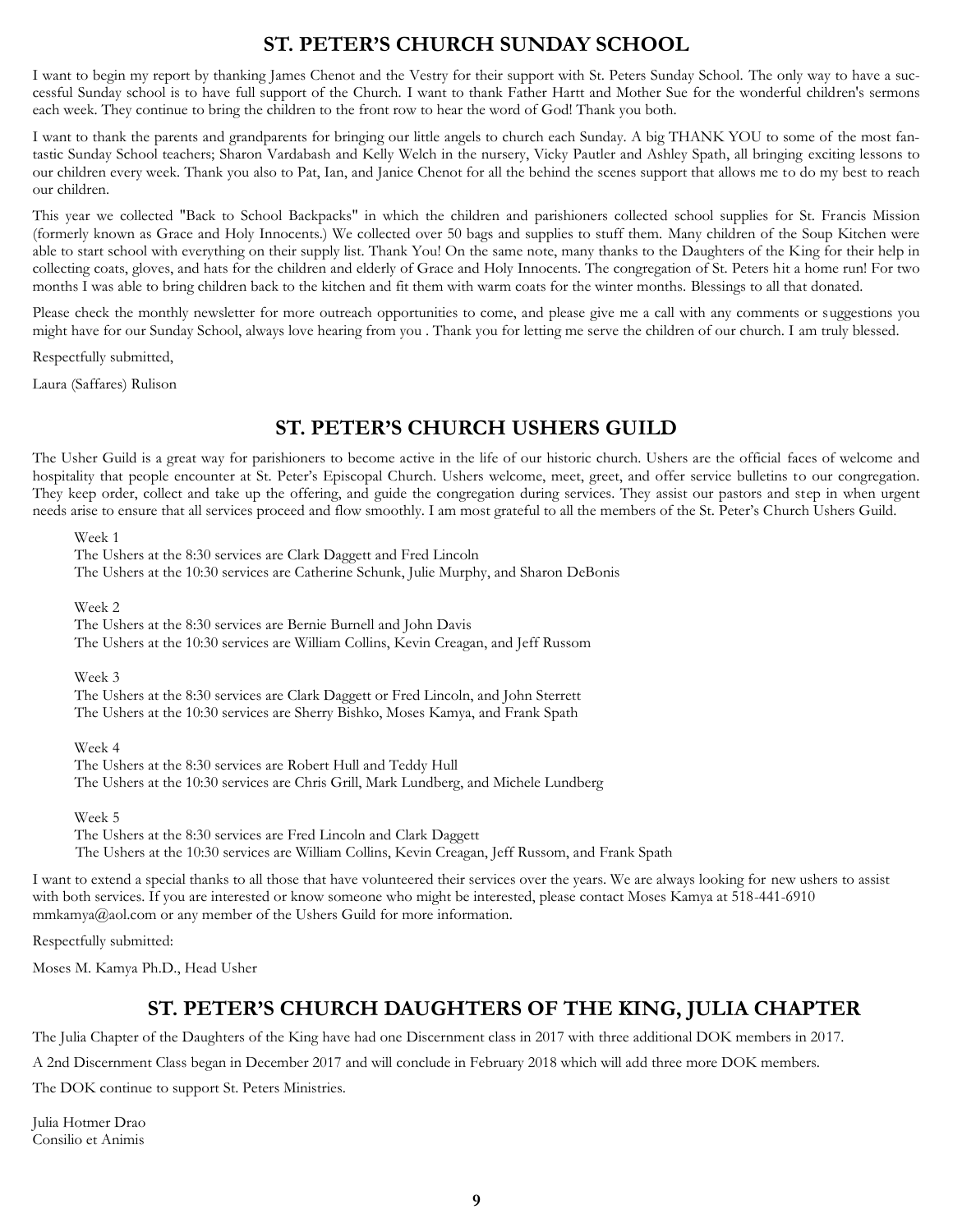

# **February 2018**



| Sunday                                                                                                                                                                                            | Monday                                                                                  | Tuesday                                                                            | Wednesday                                                                                                                                |
|---------------------------------------------------------------------------------------------------------------------------------------------------------------------------------------------------|-----------------------------------------------------------------------------------------|------------------------------------------------------------------------------------|------------------------------------------------------------------------------------------------------------------------------------------|
|                                                                                                                                                                                                   |                                                                                         |                                                                                    |                                                                                                                                          |
|                                                                                                                                                                                                   |                                                                                         |                                                                                    |                                                                                                                                          |
| Fifth Sunday after<br>$\overline{4}$<br>the Epiphany<br><b>Healing Prayers</b><br>8:30am - Holy Communion<br>10:30am - Holy Communion<br>12:00pm - DOK Discernment Class                          | 5:00pm - Treble Rehearsal                                                               | 1:00pm - Friends of St. Peter's                                                    | 8:45am - Top<br>12:05pm - Hol<br>5:45pm - Hist                                                                                           |
| Last Sunday after<br>11<br>the Epiphany<br><b>Bishop's Visitation</b><br>8:30am - Holy Communion<br>10:30am - Holy Communion,<br>Confirmation &<br><b>DOK</b> Installation<br>12:00pm - Reception | 12<br>5:00pm - Treble Rehearsal<br>4:30pm - Outreach Meeting<br>5:15pm - Vestry Meeting | 13<br>1:00pm - Friends of St. Peter's<br>5:00pm - Shrove Tuesday<br>Pancake Supper | 14 Ash We<br><b>&amp;Valent</b><br>7:30am - Ash<br>8:45am - Top<br>12:05pm - Ash<br>5:30pm - Hol<br>W/<br>Lenten Study<br>No History Sti |
| 18 First Sunday in Lent<br>8:30am - Holy Communion<br>10:30am - Holy Communion                                                                                                                    | 19<br>President's Day<br>No Treble Rehearsal<br>Office Closed                           | 20<br>1:00pm - Friends of St. Peter's<br>5:00pm - Lenten Study                     | 21<br>8:45am - Top<br>12:05pm - Hol<br>5:45pm - His                                                                                      |
| Second Sunday in Lent<br>25<br>Youth Sunday<br>8:30am - Holy Communion<br>10:30am - Morning Prayer w/<br>Children's Chapel                                                                        | 26<br>5:00pm - Treble Rehearsal                                                         | 27<br>1:00pm - Friends of St. Peter's                                              | 28<br>8:45am - Top<br>12:05pm - Hol<br>5:45pm - His                                                                                      |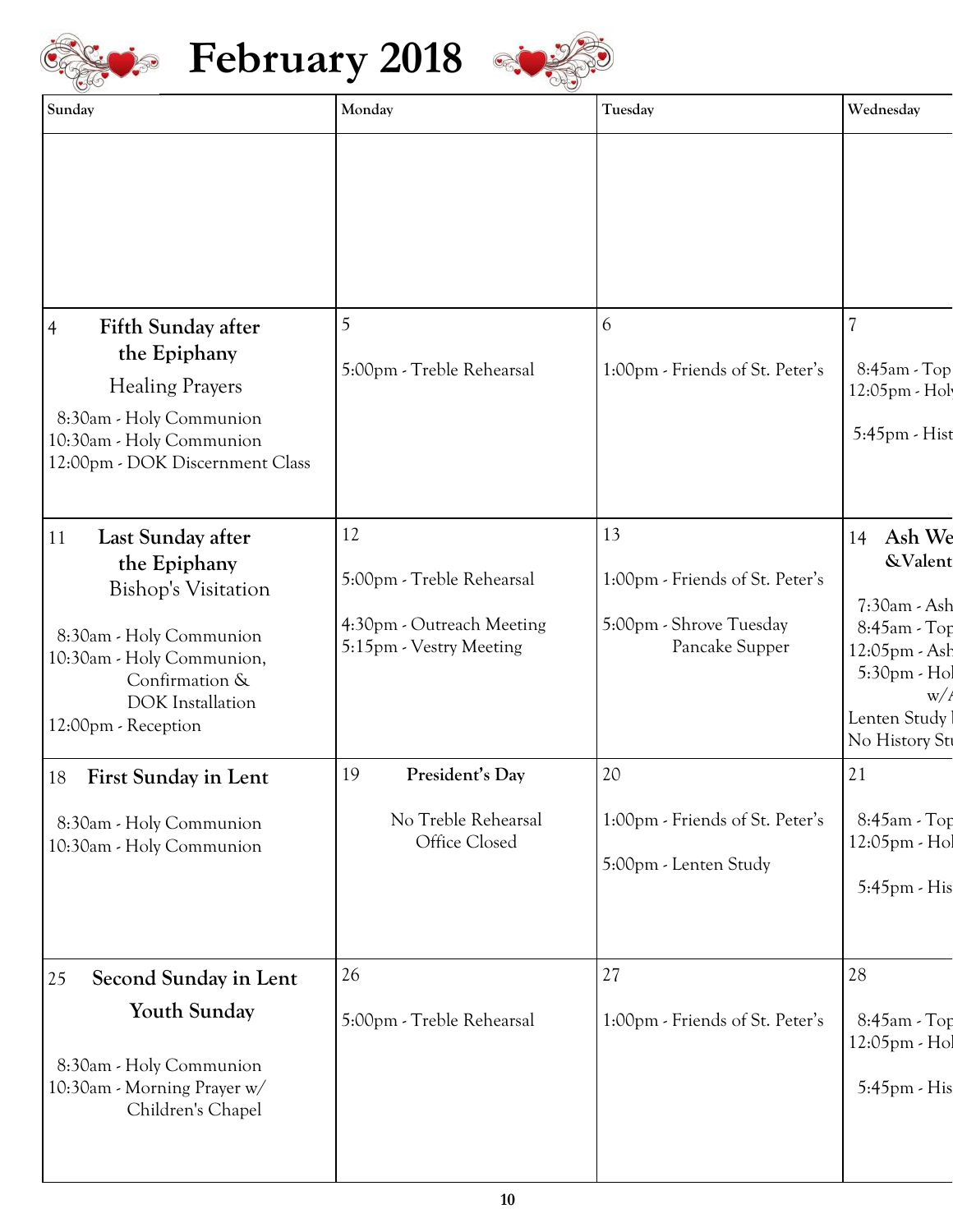|                                                                                                                                 | Thursday                                               | Friday                                                                             | Saturday                                                 |
|---------------------------------------------------------------------------------------------------------------------------------|--------------------------------------------------------|------------------------------------------------------------------------------------|----------------------------------------------------------|
|                                                                                                                                 | 5:00pm - Treble Rehearsal<br>$5:30pm$ - Full Choir     | Presentation of Jesus<br>$\mathcal{D}$<br>in the Temple<br>12:30pm - Organ Concert | 3                                                        |
|                                                                                                                                 | 8                                                      |                                                                                    | 10                                                       |
| of the Hill<br>y Communion<br>ory Study                                                                                         | 5:00pm - Treble Rehearsal<br>5:30pm - Full Choir       | 12:30pm - Organ Concert                                                            | $9:00am - 2:00pm -$<br>Commission on Ministry<br>meeting |
| dnesday<br>ine's Day<br>Wednesday Service<br>of the Hill<br>Wednesday Service<br>ly Communion<br>Ashes<br>begins at home<br>udy | 15<br>5:00pm - Treble Rehearsal<br>5:30pm - Full Choir | 16<br>12:30pm - Organ Concert                                                      | 17<br>11:00am - Angels in Training                       |
|                                                                                                                                 | 22                                                     | 23                                                                                 | 24 St. Matthias the Apostle                              |
| of the Hill<br>ly Communion<br>tory Study                                                                                       | 5:00pm - Treble Rehearsal<br>$5:30pm$ - Full Choir     | 12:30pm - Organ Concert                                                            |                                                          |
| of the Hill<br>ly Communion<br>tory Study                                                                                       |                                                        |                                                                                    |                                                          |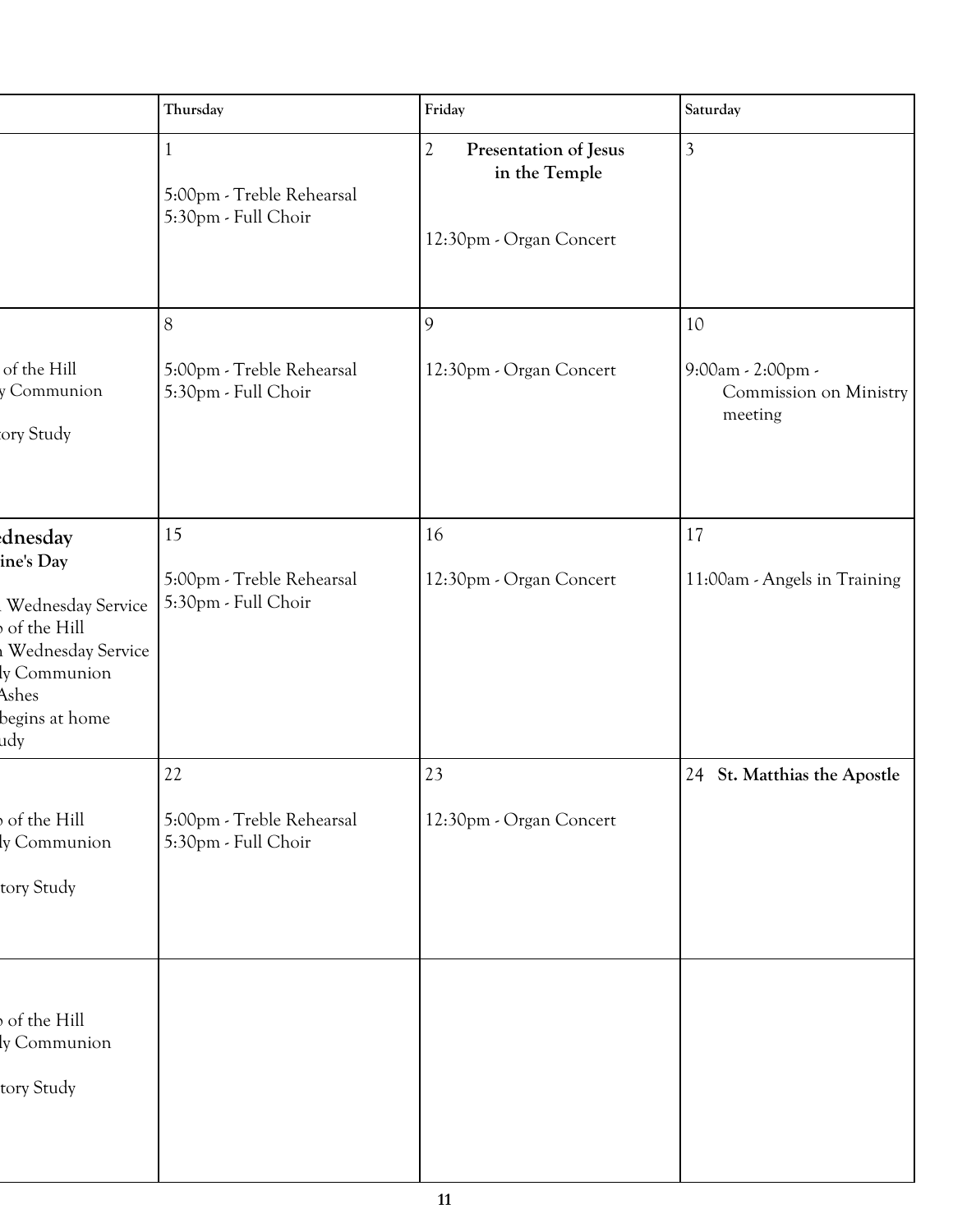| ST. PETER'S EPISCOPAL CHURCH - 2018 BUDGET     |                      |                         |             |                           |             |
|------------------------------------------------|----------------------|-------------------------|-------------|---------------------------|-------------|
|                                                |                      |                         |             |                           |             |
|                                                | 2017 Budget          |                         | 2017 Actual |                           | 2018 Budget |
|                                                |                      |                         |             |                           |             |
| <b>INCOME</b>                                  |                      |                         |             |                           |             |
| <b>Offering Income/Pledged/Envelopes</b>       | \$<br>230,000        | \$                      | 195,759     | \$                        | 236,900     |
| <b>Offering Income/Loose</b>                   | \$<br>5,000          | \$                      | 4,229       | \$                        | 5,500       |
| <b>Offering Income/Special Funds</b>           | \$<br>38,650         | \$                      | 40,905      | \$                        | 34,900      |
| <b>TOTAL Offering Income:</b>                  | \$<br>273,650        | -\$                     | 240,893     | \$                        | 277,300     |
| Other Income (Columbarium, Interest, Misc.):   | \$<br>1,000          | \$                      | 750         | \$                        | 1,000       |
| <b>Investment Income</b>                       |                      |                         |             |                           |             |
| Key Trust Return (Net of fees)                 | \$<br>50,250         | \$                      | 256,274     | \$                        | 71,476      |
| Merrill Lynch Return (Net of fees)             | \$<br>72,000         | \$                      | 362,886     | \$                        | 99,659      |
| <b>TOTAL Investment Income:</b>                | \$<br>122,250        | -\$                     | 619,160     | \$                        | 171,135     |
| <b>TOTAL INCOME:</b>                           | \$<br>396,900        | \$                      | 860,803     | S                         | 449,435     |
| '=======                                       |                      |                         |             |                           |             |
| <b>EXPENSES</b>                                |                      |                         |             |                           |             |
| Outreach - Total Outreach                      | \$<br>12,000         | \$                      | 15,548      | \$                        | 15,000      |
| Fellowship - Parish Events & Hospitality       | \$<br>8,000          | \$                      | 10,458      | \$                        | 8,000       |
| Music/Choir                                    | \$<br>15,750         | -\$                     | 14,626      | \$                        | 16,000      |
| <b>Pastoral Support</b>                        |                      |                         |             |                           |             |
| Diocesan Conferences                           | \$<br>1,500          | \$                      | 1,931       | \$                        | 1,500       |
| Travel                                         | \$<br>3,500          | $\mathfrak s$           | 4,019       | $\mathfrak s$             | 4,150       |
| Discretionary - Rector/Assistant               | \$<br>8,900          | $\sqrt[6]{\frac{1}{2}}$ | 8,100       | \$                        | 8,400       |
| <b>Visiting Clergy Stipends</b>                | \$<br>1,000          | \$                      |             | \$                        | 1,000       |
| <b>Total Pastoral Support</b>                  | \$<br>14,900         | \$                      | 14,050      | \$                        | 15,050      |
|                                                |                      |                         |             |                           |             |
| <b>Christian Education</b>                     |                      |                         |             |                           |             |
| <b>Sunday School Supplies</b>                  | \$<br>3,250          | \$                      | 2,484       | \$                        | 3,250       |
| Youth Programming                              | \$<br>500            | \$                      |             | \$                        |             |
| <b>Total Christian Education</b>               | \$<br>3,750          | \$                      | 2,484       | \$                        | 3,250       |
| Worship                                        |                      |                         |             |                           |             |
| <b>Altar Supplies</b>                          | \$<br>3,000          | \$                      | 2,632       | $\boldsymbol{\mathsf{S}}$ | 3,000       |
| <b>Altar Flowers</b>                           | \$<br>3,750          | \$                      | 7,296       | $\sqrt[6]{\frac{1}{2}}$   | 5,750       |
| <b>Total Worship</b>                           | \$<br>6,750          | \$                      | 9,928       | \$                        | 8,750       |
|                                                |                      |                         |             |                           |             |
| <b>Administration/Salaries</b>                 |                      |                         |             |                           |             |
| Salary: Lay, Clergy, Other                     | \$<br>214,150        | \$                      | 232,147     | \$                        | 223,382     |
| Diocesan Assessment                            | \$<br>66,000         | \$                      | 65,738      | $\sqrt[6]{\frac{1}{2}}$   | 66,000      |
| <b>Total Administration</b>                    | \$<br>280,150        | \$                      | 297,885     | \$                        | 289,382     |
| <b>Operations</b>                              |                      |                         |             |                           |             |
| Supplies, Equip Maint, Insurance, Office Exp.: | \$<br>67,200         | -\$                     | 75,740      | \$                        | 75,700      |
| <b>Total Operations</b>                        | \$<br>67,200         | \$                      | 75,740      | \$                        | 75,700      |
| <b>Payroll Related Expense/Benefits</b>        |                      |                         |             |                           |             |
| Payroll Taxes, benefits, etc.:                 | \$<br>109,950        | -\$                     | 128,353     | \$                        | 118,450     |
| <b>Total Payroll Related/Benefits</b>          | \$<br>109,950        | \$                      | 128,353     | \$                        | 118,450     |
|                                                |                      |                         |             |                           |             |
| <b>Plant Operations</b>                        |                      |                         |             |                           |             |
| Utilities, Repairs, Property Maintenance:      | \$<br>65,500         | \$                      | 71,491      | \$                        | 65,500      |
| <b>Total Plant Operations</b>                  | \$<br>65,500         | \$                      | 71,491      | \$                        | 65,500      |
| <b>TOTAL EXPENSES:</b>                         | \$<br>583,950        | -\$                     | 640,563     | \$                        | 615,082     |
| GAIN/(LOSS):                                   | \$<br>$(187,050)$ \$ |                         | 270,641     | \$                        | (165, 647)  |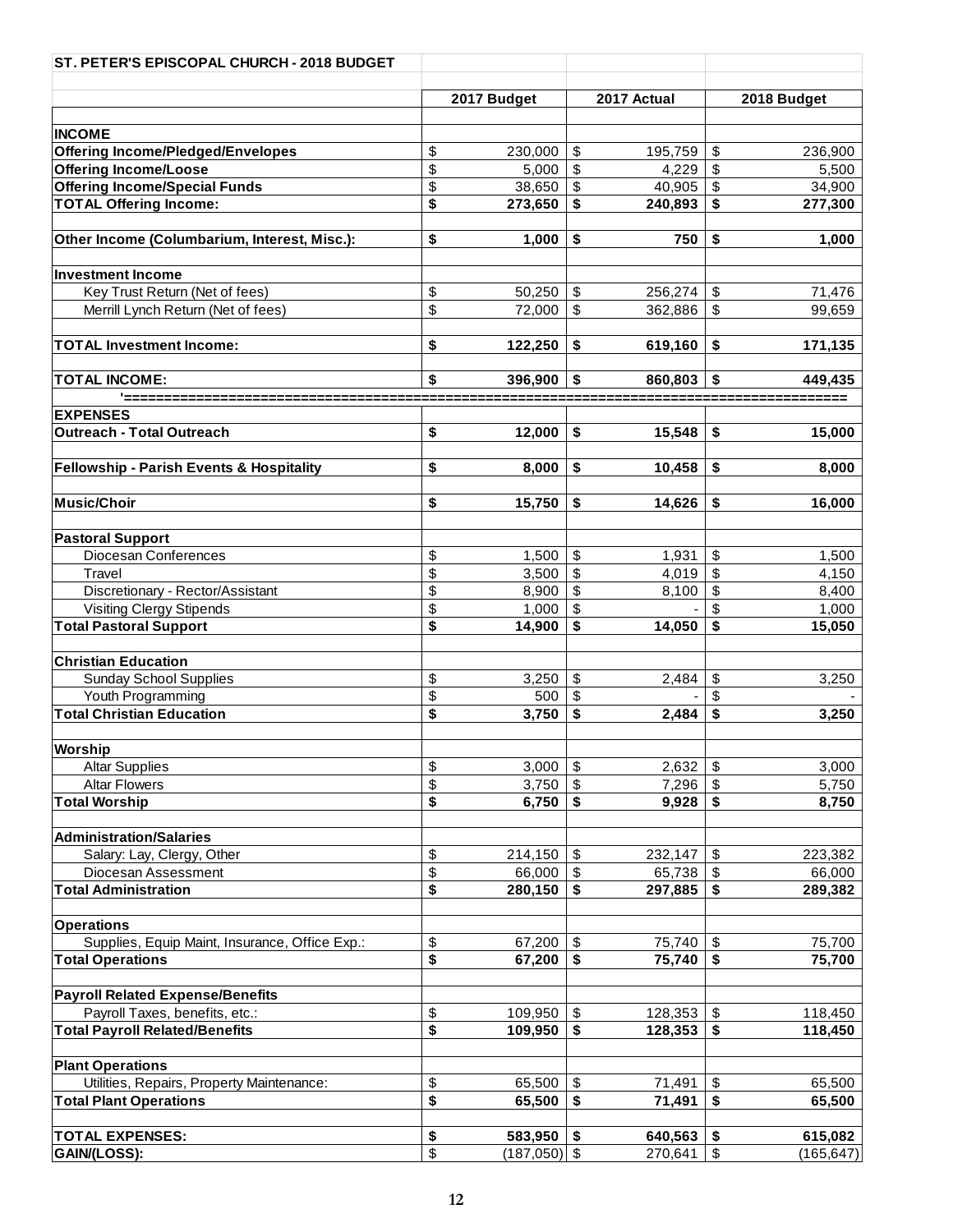| <b>2017 VESTRY MEMBERS</b> |                            |  |                 |  |
|----------------------------|----------------------------|--|-----------------|--|
| <b>SR. WARDEN:</b>         | <b>James Chenot</b>        |  |                 |  |
| JR. WARDEN:                | Deborah Spath              |  |                 |  |
| <b>TREASURER:</b>          | George Scala               |  | <b>B</b> aptism |  |
| <b>VESTRY MEMBERS:</b>     | Kevin Cehowski             |  |                 |  |
|                            | <b>Nancy Creagan</b>       |  | Confirm         |  |
|                            | <b>Christie Gordon</b>     |  |                 |  |
|                            | Maria Holden               |  | Weddin          |  |
|                            | <b>Stephanie Lencewicz</b> |  |                 |  |
| <b>Mark Lundberg</b>       |                            |  | Funeral         |  |
|                            | <b>Timothy Murphy</b>      |  |                 |  |
|                            | Earl Stafford              |  | <b>ASA 201</b>  |  |
|                            |                            |  |                 |  |

| <b>PAROCHIAL REPORT FIGURES</b> |  |  |  |  |
|---------------------------------|--|--|--|--|
| 4                               |  |  |  |  |
| 7                               |  |  |  |  |
| 1                               |  |  |  |  |
| 11                              |  |  |  |  |
| 129.8                           |  |  |  |  |
|                                 |  |  |  |  |

#### **2018 VESTRY ELECTION RESULTS**

**Deborah Spath was elected Senior Warden for her first two-year term.**

**Ashley Spath was elected for her first three-year vestry term.**

**Tim Murphy was elected for his second three-year term.**

**Stephanie Lencewicz was elected for her second three-year term.**

**Fred Hershey was elected to fill Earl Stafford's seat who stepped down.** 

**Congratulations to all!.**

## St. Peters Music

### **FRIDAY NOONTIME ORGAN CONCERTS**

Free half-hour recitals each Friday at 12:30pm



**CHOIR** Choir rehearsals are on the following schedule:

Mondays: 5:00pm - 6:15pm Trebles Thursdays: 5:00pm - 6:30pm Trebles 5:30pm - 7:00pm Adult choristers Sundays: 9:30am rehearse for the 10:30am service

Please contact Neil Keen for more information at [stpmus@gmail.com](mailto:stpmus@gmail.com) or (518)339-0137.

#### **LENTEN EVENSONG**

Fridays: February 16 & 23, March 2, 9, 16, 23.

Please join us for our Lenten Evensong services which will be held every Friday evening during Lent beginning at 5:45PM.

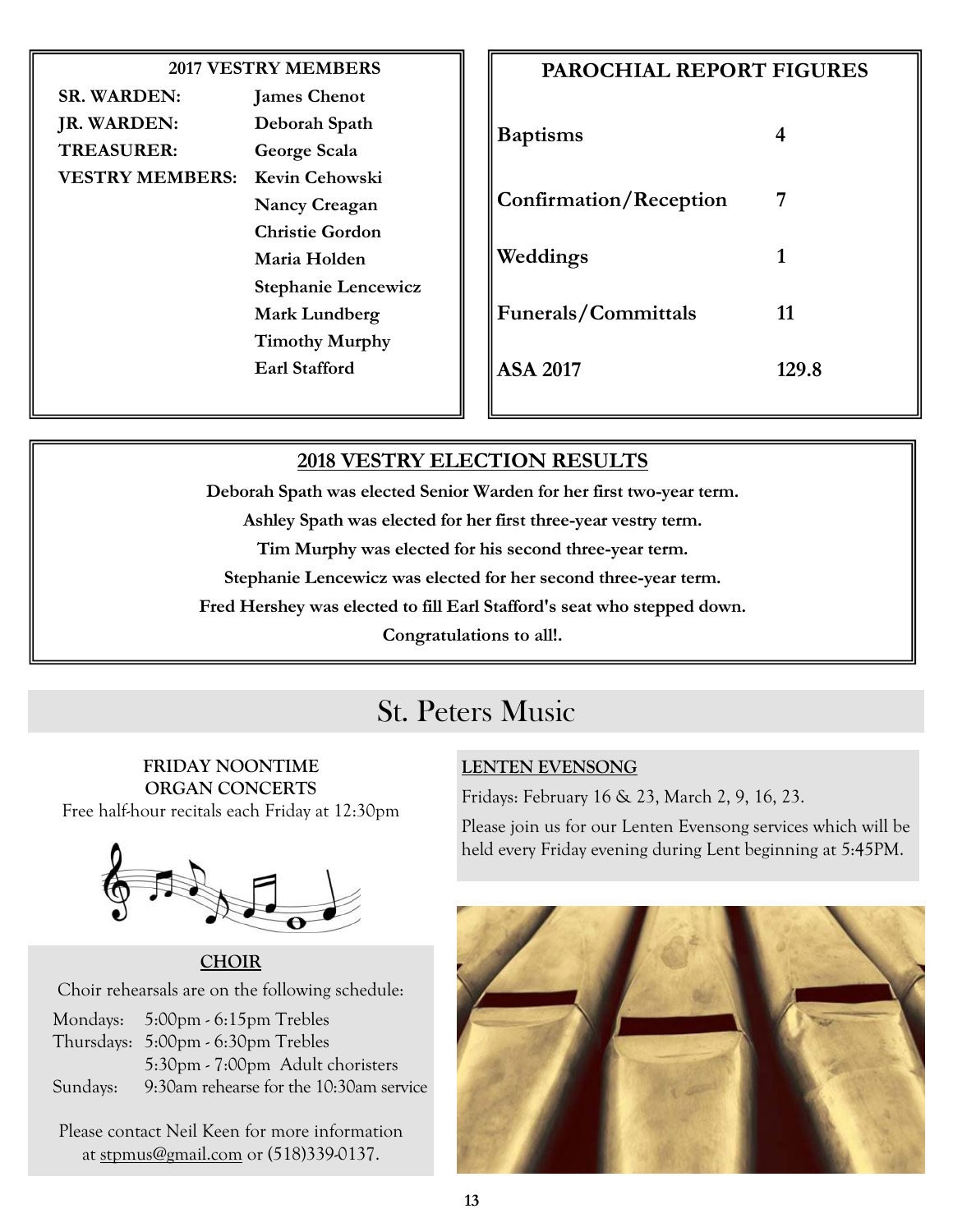*The Right Reverend William Love will be visiting St. Peter's Episcopal Church on Sunday, February 11th, for two services 8:30 a.m. and 10:30 a.m.*



The Bishop will be confirming Sydney Hardy and Molly Russom and he will be installing

Holli Frazier, Alexandra Whitcraft, and Donna Ohlman into the Julia Chapter of the Daughters of the King

#### **Daughters of the King**

There will be no regular DOK Meeting held in February as we will celebrate the DOK Installation on Sunday, February 11th.

#### **Outreach Meeting**

The February Outreach meeting will be held on **Monday**, February 12th at 4:30pm. Please join us to learn about Outreach ministries and hospitality events being planned!

#### **Vestry Meeting**

The February Vestry meeting will be held on **Monday,**  February 12th at 5:15pm.

#### **SHROVE TUESDAY**

Our annual Shrove Tuesday Pancake Supper will be held on Tuesday, February 13th from 5PM to 6:30PM. Volunteers are needed to cook and should arrive by 4PM. Many other volunteers are needed for clean-up so that the Parish Hall can be ready by 7PM for the arrival of the women from the Overflow Shelter. If you have any questions or are volunteering to cook, please contact Janice Chenot at 518-786-1070.

#### **Office Closed**

In observance of President's Day, the church office will be closed on Monday, February 19th.

|           | The Season of Lent at St. Peter's Church |                                                          |  |  |  |  |
|-----------|------------------------------------------|----------------------------------------------------------|--|--|--|--|
| $\bullet$ | <b>Shrove Tuesday Pancake Supper:</b>    | Tuesday, February 13th 5:00 - 6:30pm                     |  |  |  |  |
|           | • Ash Wednesday Services:                | Wednesday, February 14th                                 |  |  |  |  |
|           |                                          | 7:30am Ash Wednesday Service with Ashes imposed          |  |  |  |  |
|           |                                          | 12:00pm Ash Wednesday Service with Ashes imposed         |  |  |  |  |
|           |                                          | 5:30pm Holy Communion with Ashes imposed                 |  |  |  |  |
|           | • Friday Lenten Evensong:                | 5:45pm every Friday during Lent beginning February 16th  |  |  |  |  |
|           | $\bullet$ Lenten Study                   | 5:00pm on February 20th, March 6th & 20th, and April 3rd |  |  |  |  |
|           | $\bullet$ Lenten Quiet Day               | Sunday, March 11th, 12:00 - 4:00pm                       |  |  |  |  |

#### **The First Lutheran Church Shelter Dinners**

The Capital Area Council of Churches runs a 20-bed shelter at First Lutheran Church (on Western Avenue in downtown Albany). During the cold months (November through April) when other shelters fill up quickly with women and children, the men can come to this overflow shelter and receive a hot meal and a good night's sleep. The Outreach Committee of St. Peter's Church invites you to volunteer in both cooking and/or delivering meals for the Overflow Homeless Shelter. We are committed to providing a complete dinner for 20 people, cooked and delivered, every Thursday evening to the Overflow Shelter. We are asking that you sign-up to cook a complete dinner. Please sign your name next to the date on the board in the Pumpelly Room and take an instruction form. Please include a phone number that we can contact you at. Containers will be in the Pumpelly room to take home to cook in. If you cannot deliver the meal, please return the meal **frozen** to the church on the **Sunday before** the date you signed up for. Pat will put the dinners in the freezer for delivery during the week. If you are delivering the meal you can call Deb Spath at 518-478-9389 for directions.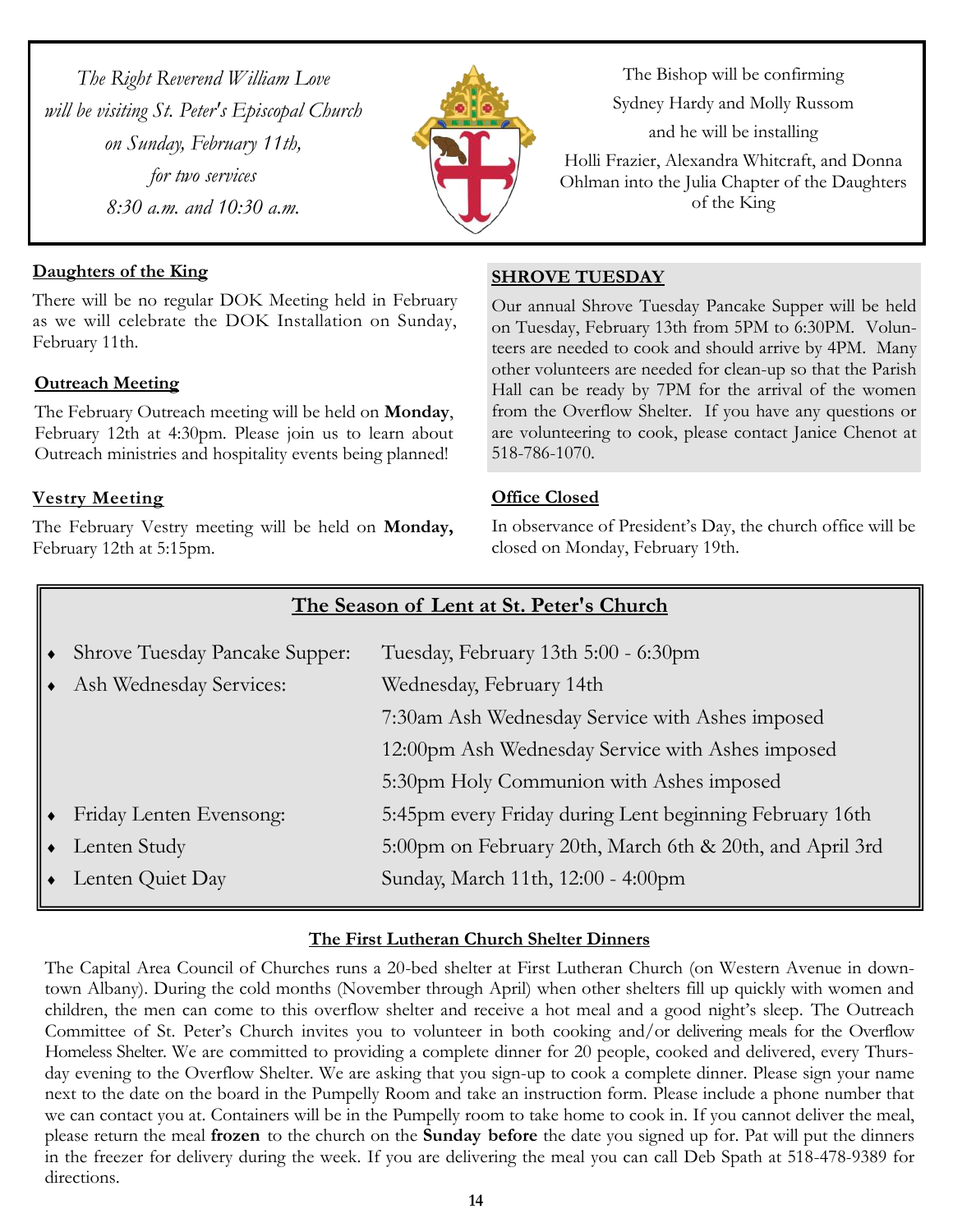## **Adult Education**

#### **LENTEN STUDY**

#### **LENT with Evelyn Underhill**, edited by G.P. Mellick Belshaw

Travel through Lent with spiritual guidance from Evelyn Underhill, a leading Anglican author. With daily readings, and bi-weekly gatherings, we will all draw closer to God this most Holy season of Lent. Women and men of the parish are all welcomed to join us. Daily readings take place at home and bi-weekly gatherings will meet in the Vestry Room of the Church Guild House on Tuesday evenings. Please see Mother Sue for more information or to reserve a copy of the book (Books may also be reserved through the church office). Suggested donation: \$13.

Daily readings (1-2 pages) begin on Ash Wednesday, February 14th, and the group's bi-weekly gatherings will be on Tuesdays at 5:00 as follows:



Meeting on Tuesdays at 5:00pm on: February 20th March 6th March 20th April 3rd



#### **Third Annual CtK Women's Retreat**

The Third Annual CtK Women's Retreat is happening Friday, February 23rd and Saturday, February 24th at Christ the King Spritual Life Center. This year the retreat will feature the in-depth Bible study Breathe by Priscilla Shirer. Information and registration can be found at www.ctkceter.org.

**History Study Continues:** This study, led by Father Hartt, will continue for several more weeks as we complete the final few chapters of **Turning Points: Decisive Moments in the History of Christianity** by Mark A. Noll. The time is Wednesday evenings at 5:45pm.

#### **Overflow Women's Shelter**

Could you consider giving up one evening this winter to offer the gift of hospitality and show another the love and mercy of God? The St. Peter's Overflow Homeless Shelter opened for its 9th season on December 1st to augment the ministry of The Capital City Rescue Mission to Albany's homeless. Again this year, we will be housing up to 8 women each evening.

We are currently receiving donations of food items and are also scheduling volunteers (women volunteers only) to offer hospitality during the evening hours of 7PM until 11PM; or overnight from 7PM until 7AM the next morning in the Parish Hall on the 2nd floor of the Guild House (next to the church). To sign up to volunteer, please call Judy Burns at 518-441-7538 or email the church at stpeterschurch.albany@gmail.com. Food items needed include: coffee, tea, sugar, popcorn and snacks, cereal (hot and cold), peanut butter, bread, fresh fruit, milk and juice along with fresh baked items. These can be dropped off to the church office any weekday, or brought to church on Sundays and given to Pat. Thank you in advance for your continued support.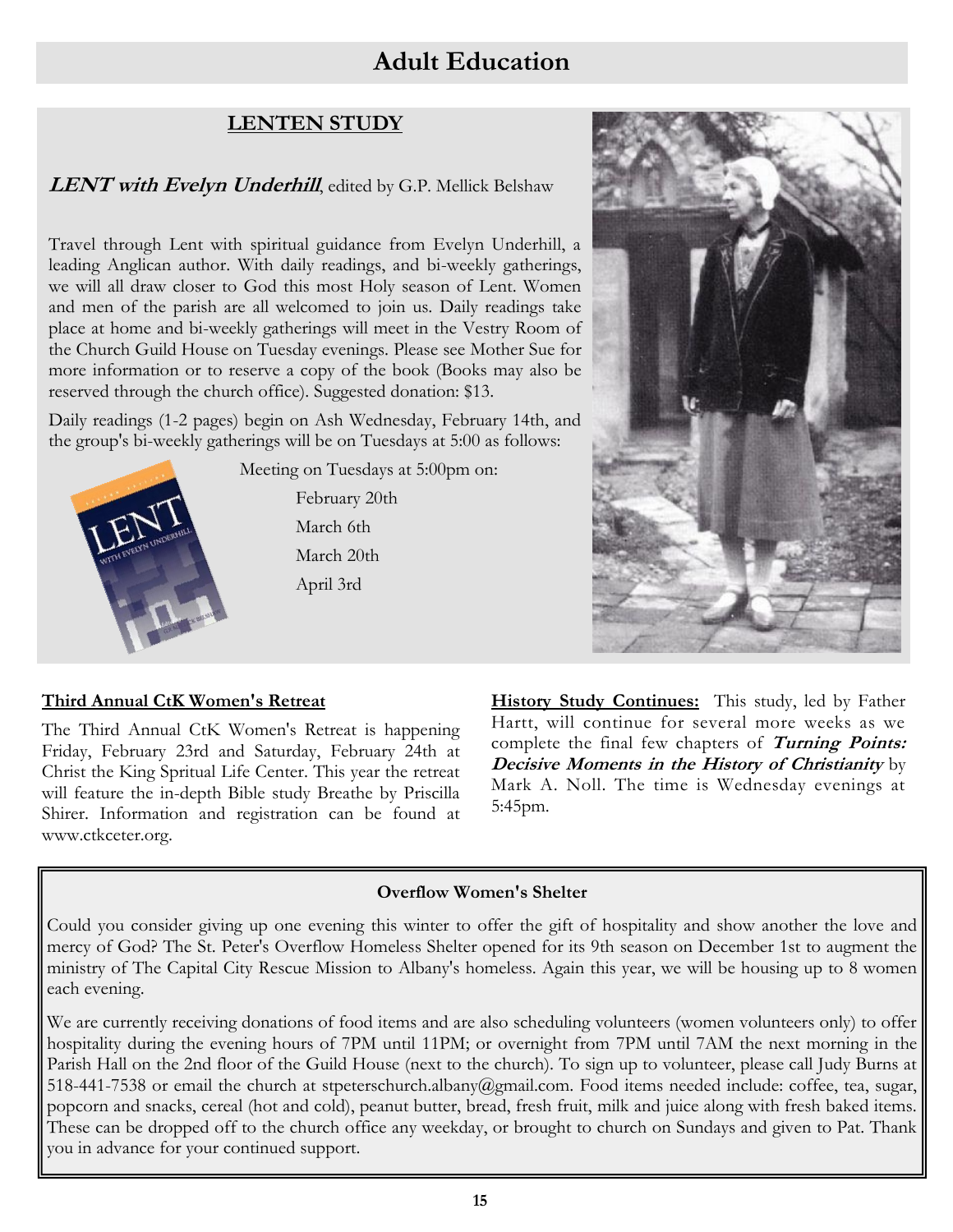## **Youth Formation**

#### **YOUTH SUNDAY / CHILDREN'S CHAPEL**

#### **Sunday, February 25th during the 10:30AM Service**

On the last Sunday of each month we invite the children of our parish to take special part at the 10:30AM service. The teens fill important roles during the service in the Sanctuary. Additionally, we offer **Children's Chapel** for our youngest members. In lieu of our traditional Sunday School offering, pre-Confirmation youth and Sunday School teachers celebrate a Youth Eucharist in the Pumpelly Room during the service. Children begin worship with their parents in the main Sanctuary and following the first reading the children are invited to process into Children's Chapel for their own Gospel message, homily and instructed Eucharist service. Please speak to Fr. Hartt or Mtr. Sue if your child would like to have a special role during an upcoming Youth Sunday.

#### **St. Francis Mission Soup Kitchen Saturday, February 17th ~ 11AM to 1PM**

On the 3rd Saturday of every month St. Peter's Church is committed to preparing and serving lunch to 100+ people at the St. Francis Mission Soup Kitchen (formerly known as Grace and Holy Innocents) located at 498 Clinton Avenue in Albany. We invite you, and the youth of our church (the Angels in Training) along with their friends, to join Laura Rulison (our Director of Christian Education) in helping with this outreach program that is in such desperate need of volunteers. For information or to let her know you are coming please call Laura at (518)368-4284.

## **BEAVER CROSS YOUTH MINISTRY:** SONSHINE RETREATS

Christmas has passed and the New Year celebrations are over. Winter is here and temperatures are still reminding us of that. Brighten your winter by signing up to Sonshine! Sonshine is one of the Youth Ministry's Diocesan events bringing youth from all over our diocese together for a long weekend of fun and fellowship. To register, visit www.beavercrossministries.org.



## **JUNIOR: SENIOR:**

**WHEN: February 16-19, 2018 DROP-OFF: Friday 7PM** *At ST. Mary's Lodge* **PICK-UP: Monday 4PM** *At ST. Mary's Lodge* **WHO: 3rd - 7th GRADERS PRICE: \$190**

**WHEN: February 16-19, 2018 DROP-OFF: Friday 7PM** *At ST. Mary's Lodge* **PICK-UP: Monday 4PM** *At St. Mary's Lodge* **WHO: 8th - 12th GRADERS PRICE: \$190**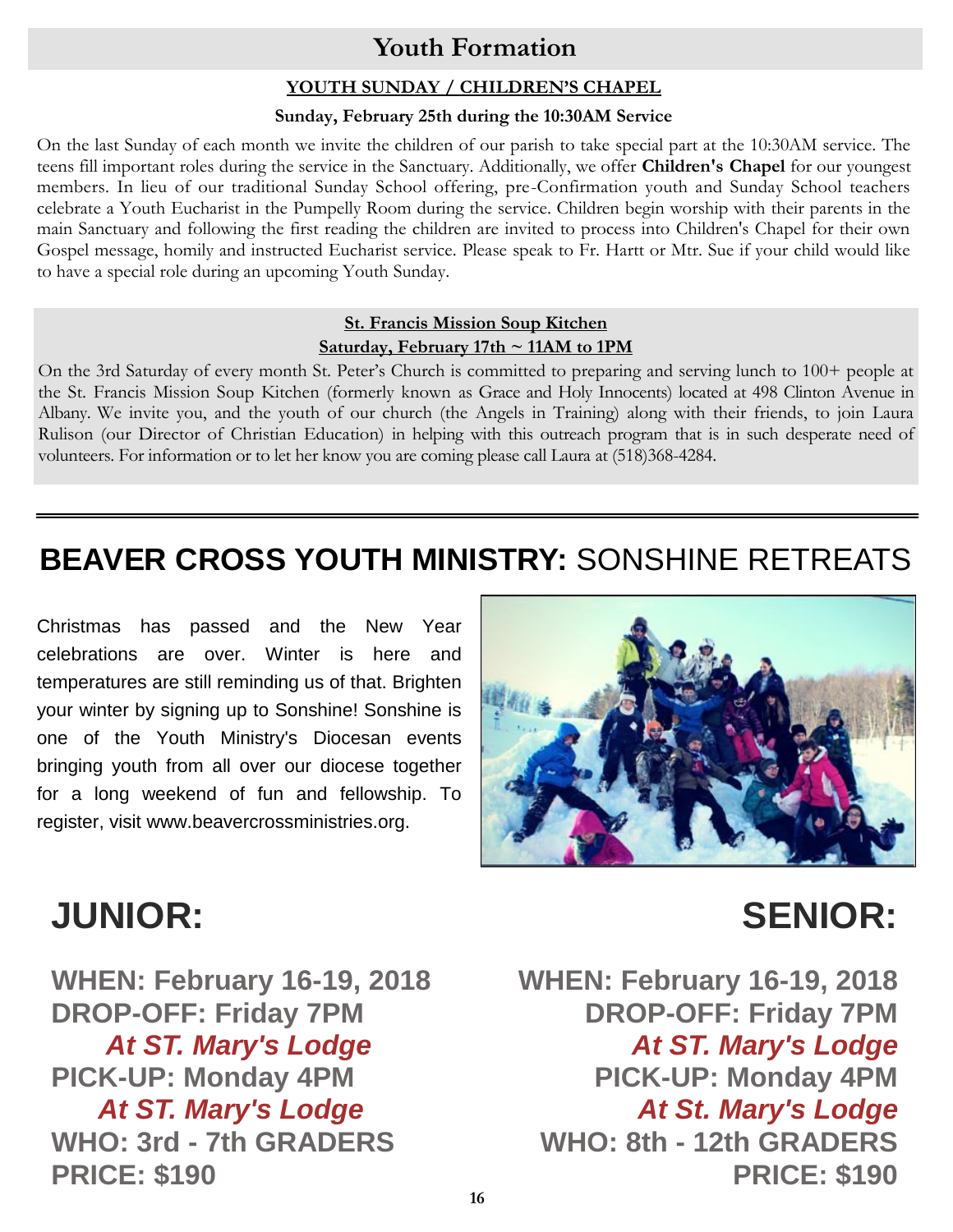## **BEAVER CROSS YOUTH MINISTRY:** SUMMER CAMP

Registration for Beaver Cross Summer Camp is officially open! Get ready for the summer by securing your place at the Diocesan summer camp. Beaver Cross has been *Building Community in Christ* since 1964. Camp activities include: Christian teaching, high ropes & low ropes course, swimming, worship, crafts, archery, sports, camp-wide games and more! For more information, www.beavercrossministries.org.

| <b>Dates</b>               | <b>Session</b>        | <b>Grades</b> | <b>Regular Rate</b> | <b>Sibling Rate</b> |
|----------------------------|-----------------------|---------------|---------------------|---------------------|
| Sun. July 1-Fri. July 6    | <b>Discoverers</b>    | 3rd-5th       | \$490               | \$410               |
| Wed. July 4-Fri. July 6    | Beaver Bound          | $K-2nd$       | \$170               | \$140               |
| Sun. July 8-Fri. July 13   | Adventurers I         | 6th-8th       | \$490               | \$410               |
| Fri, July 13-Sun. July 15  | Adventurers Weekend   | 6th-8th       | \$100               | \$100               |
| Sun. July 15-Fri. July 20  | <b>Adventurers II</b> | 6th-8th       | \$490               | \$410               |
| Sun. July 22-Fri. July 27  | Pioneers I            | $9th-12th$    | \$490               | \$410               |
| Fri. July 27-Sun. July 29  | Pioneers Weekend      | 9th-12th      | \$100               | \$100               |
| Sun. July 29-Fri. August 3 | Pioneers II           | $9th-12th$    | \$490               | \$410               |
|                            |                       |               |                     |                     |

#### **OVERNIGHT CAMP**

#### **DAY CAMP**

| <b>Dates</b>                 | <b>Grades</b> | <b>Session</b>  | <b>Regular Rate</b> | <b>Sibling Rate</b> |
|------------------------------|---------------|-----------------|---------------------|---------------------|
| Mon. July 2-Fr. July 6       | $K-8$         | DC <sub>1</sub> | \$255               | \$225               |
| Mon. July 9-Fri. July 13     | $K-8$         | DC <sub>2</sub> | \$255               | \$225               |
| Mon. July 16-Fri. July 20    | $K-8$         | DC <sub>3</sub> | \$255               | \$225               |
| Mon. July 23-Fri. July 27    | $K-8$         | DC <sub>4</sub> | \$255               | \$225               |
| Mon. July 30-Fri. Aug.3      | $K-8$         | DC <sub>5</sub> | \$255               | \$225               |
| Mon. Aug. 6-Fri. Aug. 10     | $K-8$         | DC <sub>6</sub> | \$255               | \$225               |
| Mon. Aug. 13-Fri. Aug.<br>17 | $K-8$         | DC <sub>7</sub> | \$255               | \$225               |
| Mon. Aug. 20-Fri. Aug.<br>24 | $K-8$         | DC <sub>8</sub> | \$255               | \$225               |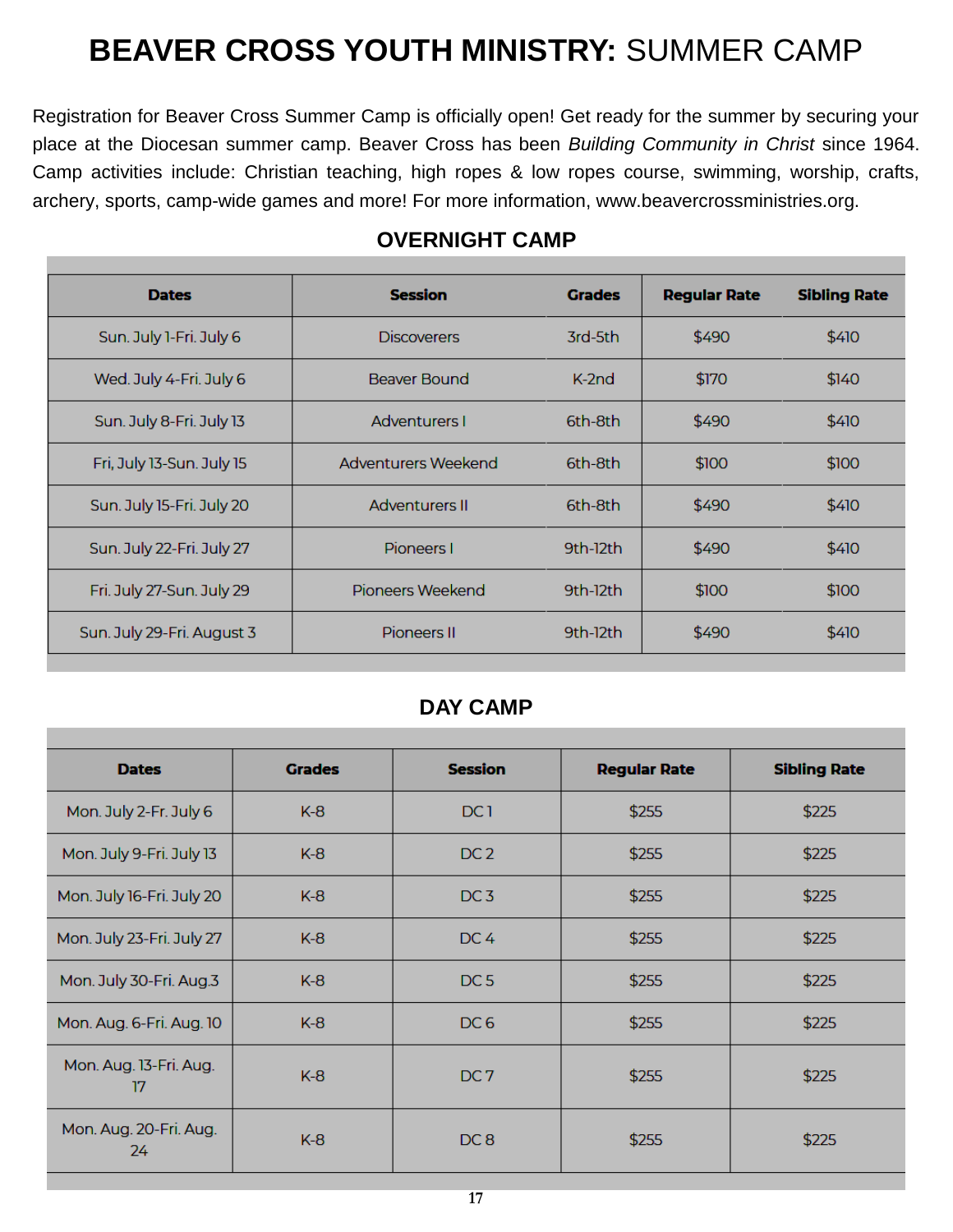#### **MINUTES FOR THE VESTRY MEETING ST. PETER'S PROTESTANT EPISCOPAL CHURCH December 12, 2017**

**Present**: Fr. Hartt, Mtr. Sue Waldron, J. Chenot, D. Spath, G. Scala, M. Lundberg, T. Murphy, C. Gordon, N. Creagan, M. Holden **Absent**: K. Cehowski, E. Stafford, S. Lencewicz

Opening Prayer Led by Father Paul Hartt

#### **Approval of the Minutes of Vestry Meeting, November 14, 2017.**

The November 14, 2017, minutes were approved on a motion by M. Lundberg and seconded by T. Murphy. The motion was unanimously approved by the vestry.

#### **Senior Warden Report** –J. Chenot

We started the first Sunday of Advent in the afternoon, Sunday, December 3<sup>rd</sup> with a magnificent performance of the Handel's Messiah done by our choir with orchestra, led by our dedicated choir director Neil Keen. The annual musical tradition was very well-attended and we want to thank all the musicians for all their musical talent and dedication that is needed to put a top notch performance such as this together. We would like to also thank Father and Jeffrey Hartt for opening their doors at the rectory hosting the traditional Messiah party for the choir after the performance. A special thanks to our choir director Neil Keen for all his hard work and dedication during this past year.

As the year comes closer to a close, I would like to thank all of those who have sent in their pledge cards already for next year and hope others will be able to fill out a card to help the finance committee properly budget for 2018. So far, this year's stewardship drive looks very successful and the celebratory luncheon was another great time that brought the congregation together in fellowship.

Just before Advent, in November, our church again volunteered at the Equinox helping prepare Thanksgiving Dinners for those in need. This year we volunteered on Thanksgiving morning at 9:00. Laura Rulison headed up this outreach and we thank her for her continuing support to this incredible community service held each year in Albany. In addition, we held a service on Thanksgiving eve which was well attended that included the choir.

On Friday, December 1<sup>st</sup>, we opened our doors for our women's shelter to those in need for a warm place to stay in the evening during the upcoming cold months in conjunction with the City mission in Albany. This is our 9th year at St. Peter's helping those in need in the immediate downtown area and 2nd year hosting women who direly need this important outreach ministry. Thanks to those on our outreach committee who have coordinated this important program, working with the City mission and volunteers that help out each night. Please remember that we are always looking for donations; drinks, snacks as well as momentary donations to support this program.

This past Sunday, December 10th, at the 10:30 service, the Sunday school performed their annual Christmas Pageant. Again, many thanks to Laura Rulison and all those in the Christian education department for all the coordination and rehearsing that went into this performance. Lessons and Carols will be performed next Sunday, December 17th, at the 10:30 service followed by The Hanging of the Greens at 12:00. Lunch will also be served for all those helping to decorate and prepare the church for Christmas. We always look forward to this Sunday event each year, beautifying the church for our Christmas services.

During this time of year there is an incredible amount of unseen extra work and time put in that is needed to for us to enjoy the Advent and the Christmas season. The vestry would like to thank the Flower Guild, Altar Guild and the Ushers who volunteer so much of their time during this busy time of year. We also need to thank Ian Mike and Pat Shortall for keeping the Church and physical plant clean and tidy especially during this Advent season. Lastly enough cannot be said to Janice and Angie for all their work throughout the year and especially this time of year in the office. We are truly deeply indebted to both of them and we thank them both for all their dedication and hard work.

Lastly, I would like to thank Father Hartt and Mother Sue for all their tireless work preparing for this upcoming Advent Season. We want to thank them for their love and commitment to St. Peter's Church as well as the work they for the immediate community in outreach. St. Peter's Church as well as downtown Albany is blessed to have both of them ministering to all of us.

I want to wish everyone a blessed and Merry Christmas and wish everyone a safe and Happy New Year.

**Finance** – G. Scala - Treasurer's Report

George S. reviewed the Treasurer's Report for the month of November. Offerings for November were \$22,250. Total offerings YTD are \$207,043. This compares to a budgeted number of \$250,846. YTD offerings through the same period in 2016 was \$206,730.

The investment/endowment accounts both showed gains for November. Merrill Lynch showed a positive return of +1.58%. YTD the Merrill Lynch account shows a positive return of 13.43%. The Key accounts showed a return of 1.50% for the month. YTD the Key accounts show a positive return of +14.20%. This leaves us with a positive budget variance in this area YTD of \$477,686. Both accounts performed favorably versus market indexes. Expenses YTD through November are \$47,971 over budget. YTD we show a gain of \$214,067, primarily as a result of performance of the investment accounts.

Pledges for 2018 are at 36 pledging units for a total amount of \$114,720. We should continue to receive pledges through the end of the year. **Property** – None

#### **Outreach** – Mother Sue

A group from St. Peter's, led by Laura Rulison, helped prepared meals for delivery by Equinox on Thanksgiving morning. Thank you to that group, and also the countless individuals who donated applesauce!

A wonderful donation was made to the St. Mary's Food Bank with your donations for our Thanksgiving Altar.

The Overflow Homeless Shelter opened for its ninth season on December 1st and is housing up to (8) women nightly. Thank you to those who have contributed, volunteered and prayed for the women served by this ministry.

Outreach has coordinated Christmas gifts for Burmese refugee families this year. All 46 Gift Tags have been selected by St. Peter's parishioners with the wrapped gifts due back 12/17. Thank you, again for your generosity!

#### **Old Business**

The election nominations were discussed again as follows:

Deborah Spath will be running for her 1st two-year term as Sr. Warden.

Tim Murphy will be running for his 2nd three-year term on the vestry. He is running to fill his present seat.

Stephanie Lencewicz will be running for her 2nd three-year term. She is running to fill her present seat.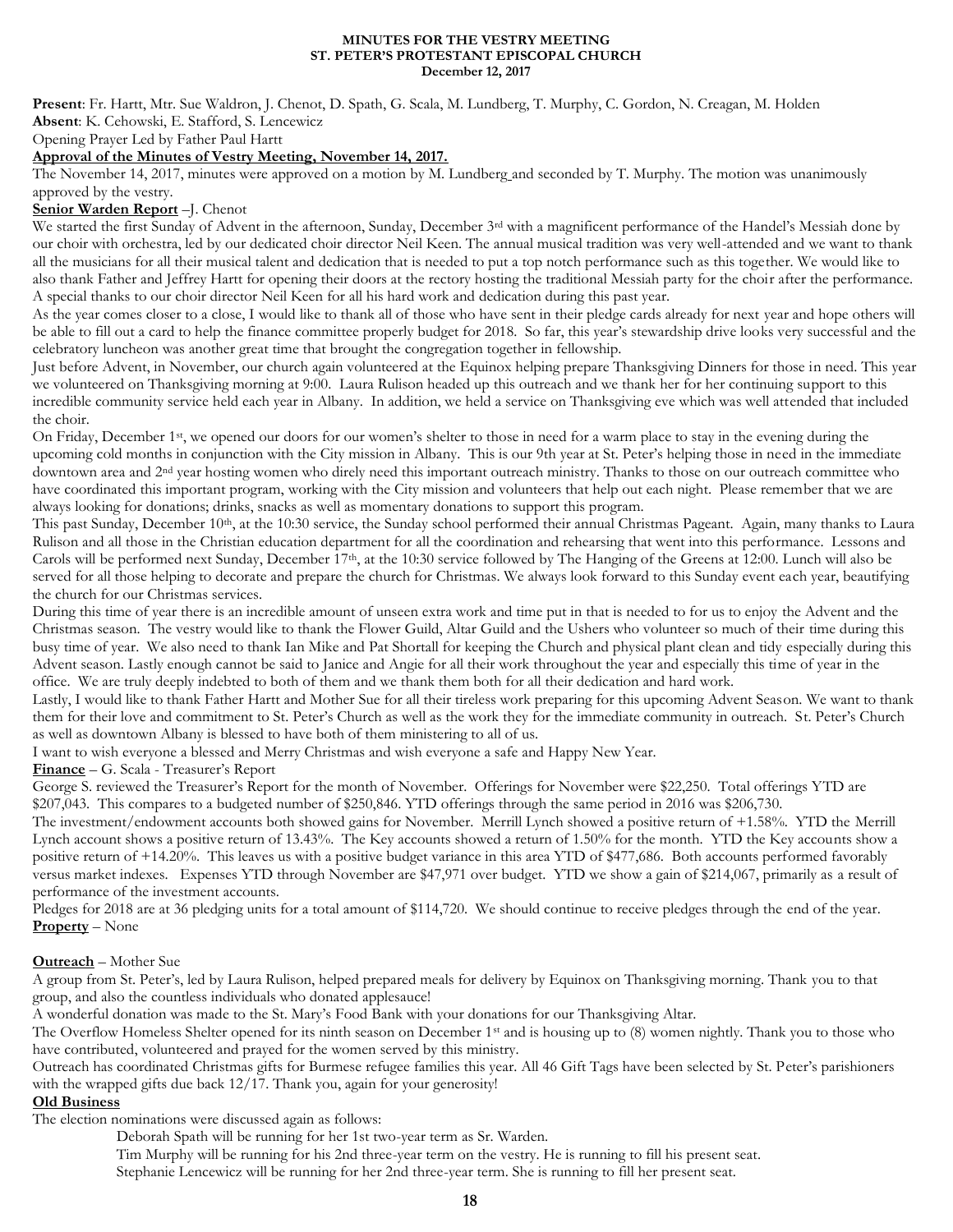Fred Hershey will be running to fill out Earl Stafford's remaining term of two years. Earl will be stepping down.

Ashley Spath will be running for her first three-year vestry term to fill the seat formerly held by Mark Lundberg who completed his second term.

The elections were approved on a motion by T. Murphy and seconded by G. Scala, then unanimously approved by the vestry. They will be run in the January newsletter.

The 2018 budget was reviewed and approved on a motion by C. Gordon and seconded by M. Holden. The motion was unanimously approved by the vestry.

#### **New Business**

Mother Sue's housing allowance was discussed and approved on a motion by N. Creagan and seconded by D. Spath. The motion was unanimously approved by the vestry.

#### **Associate Rector's Report** – Mother Sue

Women's Bible study completed *Raising Lazarus* in December. We will start a new study in 2018 and welcome women to join us!

The Service of Remembrance was on Wednesday, December 6, with 9 in attendance. Prayers were also offered for the 10 members of St. Peter's that died in 2017. Thank you, Pat Shorthall and Judy Burns, for your assistance with this service.

The DOK collected donations and assembled 61 Blessing Bags for the women who stay in our Overflow Shelter this winter. Thank you, St. Peter's for your generosity! The DOK has also started a new Discernment Class to prepare women for Installation to our Julia Chapter on February 11, 2018, during Bishop Love's Visitation to St. Peter's.

Confirmation Classes begun and continue with two youth members preparing for a February 11, 2018, confirmation during Bishop Love's Visitation to St. Peter's.

We've had a tremendous start to our Advent and Christmas Celebrations. I want to thank the choir and musicians for an amazing Messiah Concert, and also Laura Rulison and the Sunday School teachers for a very heartwarming Christmas Pageant. St. Peter's is an incredible church to belong to always, and especially during this Holy time of year.

#### **Sunday Attendance**

ASA for 2017: 129.8

**Rectors Report** - Father Hartt

Father Hartt began by commending the Choir and Mr. Keen for a superb performance of the Messiah. The parish was almost as blessed by the attendance. It appears that there were some events downtown which brought in additional folks. They would not have been disappointed. We hope some will return for Christmas Eve. One comment relayed to Father Hartt concerned the number of young people in our Choir. A visitor was pleasantly surprised that the church had such a youth presence. Father Hartt said that we should keep in mind that this observation speaks to one of our significant strengths.

Father Hartt thanked Jim and Janice Chenot for all their work on the Messiah Party at the rectory. Each year we see afresh that the community born of the choir is another strength of the parish.

Father Hartt spoke of the Christmas schedule. He thanked Mtr. Waldron for working on scheduling the Altar servers. We are delighted to have Julian Kovacs serving as a new Acolyte. Veteran Acolyte John Barna will also be serving. John will be home for winter break from NYU. Jack Ratzel, Gordon Lattey, Susan Smith, and David Nortey Noi will serve as LEM's.

Father Hartt spoke of the Bishop's visitation on February 11th, 2018. The parish has two candidates being prepared for Confirmation.

Father Hartt commended the parish for the outreach work of the Christmas season. The Christmas gifts to the Burmese refugee families are coming in this Sunday. This year the parish is supplying 54 gifts. The work of our women's shelter continues. 62 "Blessings Bag" were prepared for the women. The Daughters of the King were central to this work. Donations are many. Meals for the First Lutheran shelter are in need of more support, as is the Grace and Holy Innocent's Soup Kitchen volunteer pool. But the need really reflects the level of commitment to outreach by the parish. We are stretching our forces. Many helped at Equinox for Thanksgiving. Outreach remains strong at Saint Peter's and is especially visible this time of year.

Vestry elections were discussed. Father Hartt thanked Jimmy for his tireless work as Senior Warden. Father Hartt also thanked Mark Lundberg for his considerable contribution to the wisdom pool of the Vestry. Both Jim and Mark have reached their term limit. Father Hartt said that the ballots should reflect the desire of the Vestry to appoint Jim Chenot to fill Debby Spath's vacated Jr. Warden seat upon her election as Senior Warden. Jim Chenot would then serve until the next Annual Meeting at which time he would stand for election. The Vestry is empowered to fill vacancies until the next Annual Meeting.

Father Hartt thanked the Sunday School for another wonderful Christmas Pageant. Laura Rulison and the whole Sunday School staff are a blessing.

Father Hartt is looking forward to Lessons and Carols this coming Sunday.

Father Hartt wished the Vestry a Merry Christmas.

#### **Adjournment**

A motion to adjourn was made by M. Lundberg and seconded by T. Murphy, then was passed unanimously by the vestry.

**Compline**  Father Hartt led Compline.

Respectfully Submitted, Christie J. Gordon